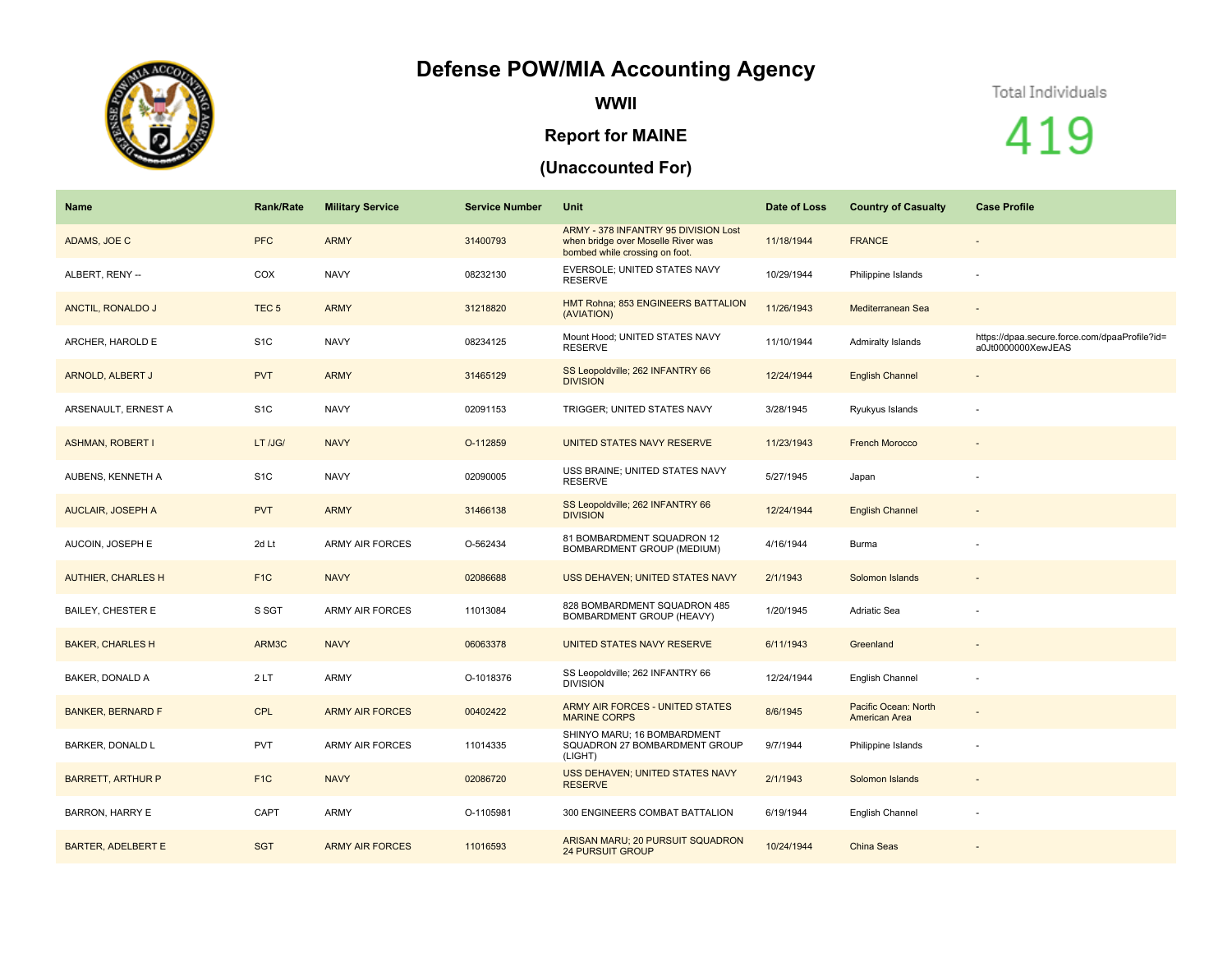| <b>Name</b>                  | <b>Rank/Rate</b> | <b>Military Service</b> | <b>Service Number</b> | Unit                                                           | Date of Loss | <b>Country of Casualty</b> | <b>Case Profile</b>                                                 |
|------------------------------|------------------|-------------------------|-----------------------|----------------------------------------------------------------|--------------|----------------------------|---------------------------------------------------------------------|
| BEATON, ROBERT G             | 1LT              | <b>ARMY AIR FORCES</b>  | O-791186              | 37 BOMBARDMENT SQUADRON 17<br>BOMBARDMENT GROUP (MEDIUM)       | 1/15/1943    | Tunisia                    |                                                                     |
| <b>BEAUCHESNE, JOSEPH E.</b> | <b>PFC</b>       | <b>ARMY</b>             | 06146711              | <b>158 INFANTRY REGIMENT</b>                                   | 1/14/1945    | <b>Philippine Islands</b>  |                                                                     |
| BEEDY, KIMMEL R              | 1LT              | <b>ARMY AIR FORCES</b>  | O-520966              | 405 BOMBARDMENT SQUADRON 38<br>BOMBARDMENT GROUP (MEDIUM)      | 2/29/1944    | New Britain Island         |                                                                     |
| BENNETT, EARL --             | <b>PVT</b>       | <b>ARMY</b>             | 11029132              | ARISAN MARU; 31 INFANTRY REGIMENT                              | 10/24/1944   | <b>China Seas</b>          |                                                                     |
| BERNARD, GEORGE J            | 2LT              | <b>ARMY AIR FORCES</b>  | O-817569              | 7 BOMBARDMENT SQUADRON 34<br>BOMBARDMENT GROUP (HEAVY)         | 7/9/1944     | English Channel            |                                                                     |
| BERRY, WILFRED D             | <b>PFC</b>       | <b>ARMY</b>             | 31098766              | 306 INFANTRY 77 DIVISION                                       | 5/14/1945    | Japan/Okinawa              |                                                                     |
| <b>BILLINGS, GERALD G</b>    | T SGT            | <b>ARMY AIR FORCES</b>  | 31282683              | 372 BOMBARDMENT SQUADRON 307<br>BOMBARDMENT GROUP (HEAVY)      | 8/25/1944    | Caroline Islands           |                                                                     |
| <b>BIRKMAIER, THEODORE A</b> | S SGT            | <b>ARMY AIR FORCES</b>  | 31283606              | 25 BOMBARDMENT SQUADRON 40<br>BOMBARDMENT GROUP (VERY HEAVY)   | 12/14/1944   | <b>Burma</b>               | https://dpaa.secure.force.com/dpaaProfile?id=<br>a0Jt00000004mifEAA |
| BISHOP, HAROLD C             | S <sub>1</sub> C | <b>NAVY</b>             | 08230104              | NAVY - UNITED STATES NAVY RESERVE                              | 3/26/1945    | RYUKYUS ISLANDS            |                                                                     |
| <b>BLACK, NICHOLAS F</b>     | S <sub>2</sub> C | <b>NAVY</b>             | 08232404              | UNITED STATES NAVY RESERVE                                     | 6/11/1945    | Japan                      |                                                                     |
| <b>BLAKE, ARTHUR L</b>       | S <sub>1</sub> C | <b>NAVY</b>             | 08230105              | NAVY - UNITED STATES NAVY RESERVE                              | 3/26/1945    | RYUKYUS ISLANDS            | https://dpaa.secure.force.com/dpaaProfile?id=<br>a0Jt000001nzTAkEAM |
| <b>BOISSONNEAULT, R B</b>    | S <sub>1</sub> C | <b>NAVY</b>             | 02088687              | <b>USS SARATOGA; UNITED STATES NAVY</b><br><b>RESERVE</b>      | 2/21/1945    | Bonin & Volcano Islands    |                                                                     |
| BORNEMAN, HOWARD C           | EM2C             | <b>NAVY</b>             | 02089222              | JOHNSTON; UNITED STATES NAVY<br><b>RESERVE</b>                 | 10/25/1944   | Philippine Islands         |                                                                     |
| <b>BOUCHER, CHARLES E</b>    | S <sub>1C</sub>  | <b>NAVY</b>             | 02090857              | Halligan; UNITED STATES NAVY<br><b>RESERVE</b>                 | 3/26/1945    | Ryukyus Islands            | https://dpaa.secure.force.com/dpaaProfile?id=<br>a0Jt000001nzWULEA2 |
| <b>BOULIER, LYLE E</b>       | PVT              | <b>ARMY</b>             | 31045274              | 3422 ORDNANCE AUTO MAINTENANCE<br><b>COMPANY</b>               | 6/9/1944     | English Channel            |                                                                     |
| <b>BOULTER, CARL E</b>       | LT /JG/          | <b>NAVY</b>             | O-112596              | UNITED STATES NAVY RESERVE                                     | 6/11/1943    | <b>Brazil</b>              |                                                                     |
| BRADBURY, WALLACE A          | CPL              | <b>ARMY AIR FORCES</b>  | 31219948              | SS PAUL HAMILTON; 32 PHOTO<br>RECONNAISSANCE SQUADRON          | 4/20/1944    | Mediterranean Sea          |                                                                     |
| <b>BRADLEY, JAMES V</b>      | LT COL           | <b>MARINE CORPS</b>     | O-004478              | MARINE - UNITED STATES MARINE<br><b>CORPS</b>                  | 12/15/1944   | <b>Philippine Islands</b>  |                                                                     |
| <b>BRAGG, HORACE R</b>       | S <sub>1</sub> C | <b>NAVY</b>             | 09268333              | NAVY - UNITED STATES NAVY RESERVE                              | 11/10/1944   | ADMIRALTY ISLANDS          | https://dpaa.secure.force.com/dpaaProfile?id=<br>a0Jt0000000XecSEAS |
| <b>BRIDGHAM, WADE L</b>      | QM3C             | <b>NAVY</b>             | 08229976              | LST-531; UNITED STATES NAVY<br><b>RESERVE</b>                  | 4/28/1944    | <b>English Channel</b>     |                                                                     |
| BRISSETTE, ROMEO V           | <b>SGT</b>       | <b>ARMY AIR FORCES</b>  | 31283612              | SS PAUL HAMILTON; 32 PHOTO<br>RECONNAISSANCE SQUADRON          | 4/20/1944    | Mediterranean Sea          |                                                                     |
| <b>BROOKS, CHARLES J</b>     | <b>SGT</b>       | <b>ARMY AIR FORCES</b>  | 31150854              | 26 BOMBARDMENT SQUADRON 11<br><b>BOMBARDMENT GROUP (HEAVY)</b> | 1/29/1944    | <b>Marshall Islands</b>    |                                                                     |
| <b>BROOKS, ROBERT R</b>      | PVT              | ARMY                    | 31317831              | SS PAUL HAMILTON; 32 PHOTO<br>RECONNAISSANCE SQUADRON          | 4/20/1944    | Mediterranean Sea          |                                                                     |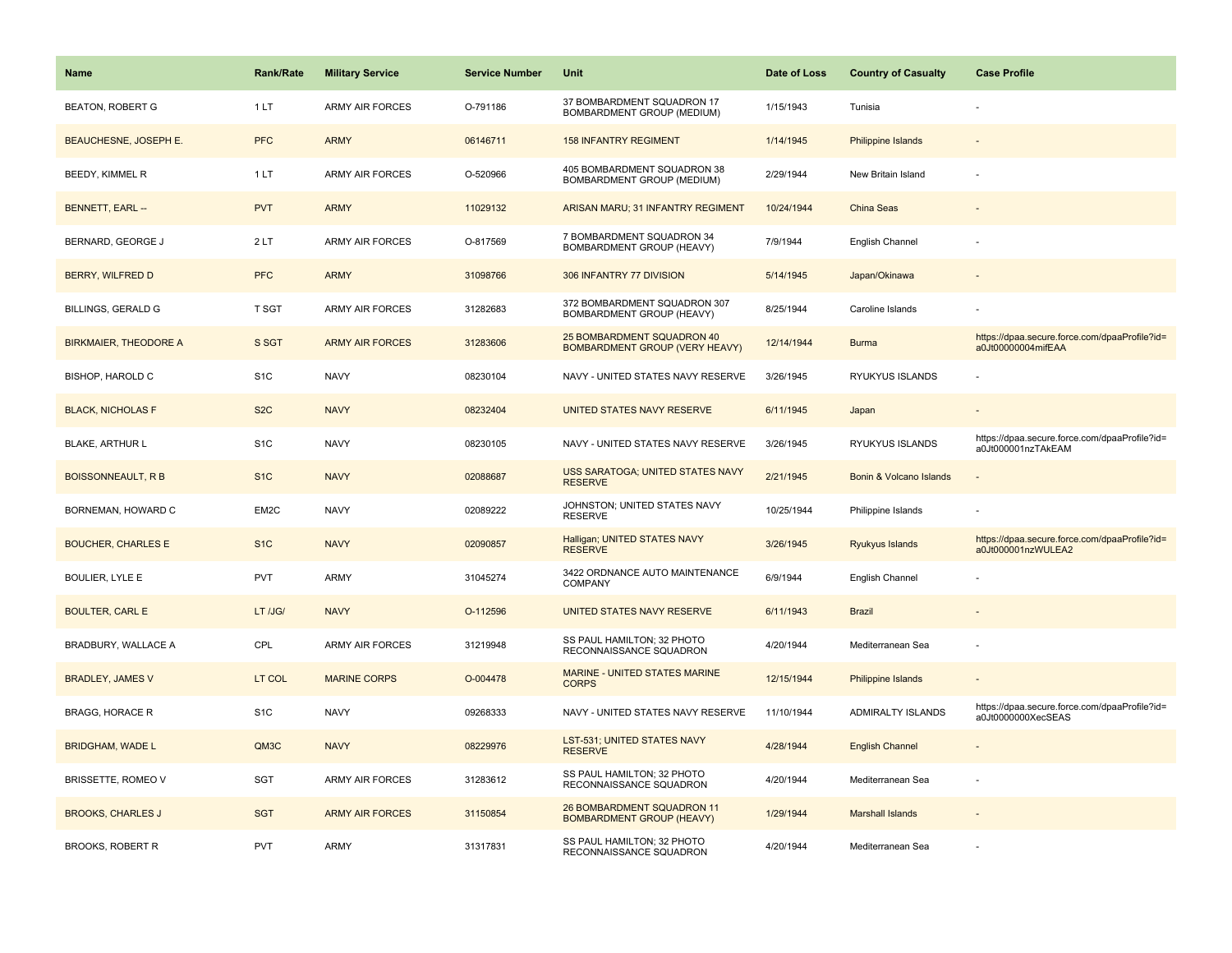| Name                       | <b>Rank/Rate</b>   | <b>Military Service</b> | <b>Service Number</b> | Unit                                                            | Date of Loss | <b>Country of Casualty</b>     | <b>Case Profile</b>                                                 |
|----------------------------|--------------------|-------------------------|-----------------------|-----------------------------------------------------------------|--------------|--------------------------------|---------------------------------------------------------------------|
| <b>BROWN, LOUIS J</b>      | S SGT              | <b>ARMY AIR FORCES</b>  | 31282994              | 412 BOMBARDMENT SQUADRON 95<br><b>BOMBARDMENT GROUP (HEAVY)</b> | 4/11/1944    | <b>Baltic Sea</b>              |                                                                     |
| <b>BROWN, PARKER T</b>     | 2LT                | ARMY AIR FORCES         | O-815823              | 763 BOMBARDMENT SQUADRON 460<br>BOMBARDMENT GROUP (HEAVY)       | 8/6/1944     | Italy                          |                                                                     |
| <b>BRUME, RALPH M</b>      | MOMM <sub>2C</sub> | <b>NAVY</b>             | 08232321              | <b>BULLHEAD; UNITED STATES NAVY</b><br><b>RESERVE</b>           | 8/6/1945     | <b>Netherlands East Indies</b> |                                                                     |
| BRYANT, EDGAR M            | ML1C               | <b>NAVY</b>             | 06079064              | SS Henry R. Mallory; UNITED STATES<br>NAVY RESERVE              | 2/7/1943     | North Atlantic Ocean           |                                                                     |
| <b>BURBECK, BERNARD --</b> | ARM2C              | <b>NAVY</b>             | 06067276              | USS Enterprise; UNITED STATES NAVY<br><b>RESERVE</b>            | 9/10/1944    | Caroline Islands               |                                                                     |
| <b>BURGESS, ROBERT V</b>   | AMM3C              | <b>NAVY</b>             | 08230563              | USS HORNET; UNITED STATES NAVY<br><b>RESERVE</b>                | 11/13/1944   | Philippine Islands             |                                                                     |
| <b>BUTLER, ERNEST S.</b>   | <b>CPL</b>         | <b>ARMY AIR FORCES</b>  | 11027595              | 12 SQUADRON 60 TROOP CARRIER<br><b>GROUP</b>                    | 11/7/1945    | Yugoslavia                     | $\overline{\phantom{a}}$                                            |
| CADDIGAN, THOMAS E         | S <sub>2</sub> C   | <b>NAVY</b>             | 07050165              | NAVY - UNITED STATES NAVY RESERVE                               | 8/30/1942    | <b>TRINIDAD</b>                |                                                                     |
| CAIN, ARTHUR F.            | 2LT                | <b>ARMY AIR FORCES</b>  | O-814648              | 69 FIGHTER SQUADRON 58 FIGHTER<br><b>GROUP</b>                  | 1/17/1945    | Philippine Islands             |                                                                     |
| CALER, LEON A              | 2LT                | <b>ARMY AIR FORCES</b>  | O-793981              | 345 BOMBARDMENT SQUADRON 98<br>BOMBARDMENT GROUP (HEAVY)        | 5/1/1943     | Mediterranean Sea              |                                                                     |
| <b>CALL, FRANKLIN D</b>    | SC <sub>3</sub> C  | <b>NAVY</b>             | 02087108              | NAVY - UNITED STATES NAVY RESERVE                               | 11/10/1944   | <b>ADMIRALTY ISLANDS</b>       | https://dpaa.secure.force.com/dpaaProfile?id=<br>a0Jt0000000XeCtEAK |
| CARR, GEORGE A.            | SGT                | <b>ARMY AIR FORCES</b>  | 31218932              | 442 BOMBARDMENT SQUADRON 320<br>BOMBARDMENT GROUP (MEDIUM)      | 1/29/1944    | North Sea or Tyrrhenian<br>Sea |                                                                     |
| <b>CARRIGAN, HARLAN K</b>  | <b>CQM</b>         | <b>NAVY</b>             | 04002269              | SPENCE; UNITED STATES NAVY<br><b>RESERVE</b>                    | 12/18/1944   | Philippine Islands             |                                                                     |
| CARTER, MALCOLM W          | SGT                | ARMY AIR FORCES         | 31151547              | 9 BOMBARDMENT SQUADRON 7<br>BOMBARDMENT GROUP (HEAVY)           | 12/1/1943    | Burma                          |                                                                     |
| CARTER, SHIRLEY --         | S SGT              | <b>ARMY AIR FORCES</b>  | 11042766              | 345 BOMBARDMENT SQUADRON 98<br><b>BOMBARDMENT GROUP (HEAVY)</b> | 8/21/1942    | North Sea or Tyrrhenian<br>Sea |                                                                     |
| CASEY, WALTER P            | S SGT              | ARMY                    | 20146259              | ARMY - DIVISION ARTILLERY 43<br><b>DIVISION</b>                 | 7/18/1943    | SOLOMON ISLANDS                | ÷,                                                                  |
| CHARLESWORTH, RAYMOND --   | SOM <sub>3</sub> C | <b>NAVY</b>             | 02090721              | <b>UNITED STATES NAVY</b>                                       | 1/24/1944    | <b>Adriatic Sea</b>            |                                                                     |
| CHARPENTIER, ROGER E       | <b>PFC</b>         | ARMY                    | 31320536              | 357 INFANTRY 90 DIVISION                                        | 12/8/1944    | Germany                        | ÷                                                                   |
| <b>CHASE, THEODORE J</b>   | <b>CBM</b>         | <b>NAVY</b>             | 02086097              | NAVY - UNITED STATES NAVY RESERVE                               | 10/26/1944   | PHILIPPINE ISLANDS             | $\overline{\phantom{a}}$                                            |
| CHENARD, RICHARD PAUL      | CPL                | <b>MARINE CORPS</b>     | 00377571              | MARINE - UNITED STATES MARINE<br><b>CORPS</b>                   | 2/7/1943     | New Hebrides                   |                                                                     |
| CHICK, RICHARD L.          | <b>CAPT</b>        | <b>ARMY AIR FORCES</b>  | O-424712              | 444 BOMBARDMENT SQUADRON 320<br>BOMBARDMENT GROUP (MEDIUM)      | 4/28/1943    | Tunisia                        |                                                                     |
| CHURCHILL, RICHARD --      | CAPT               | <b>ARMY AIR FORCES</b>  | O-790516              | 36 SQUADRON 316 TROOP CARRIER<br><b>GROUP</b>                   | 7/11/1943    | Sicily                         |                                                                     |
| <b>CLARK, EDWARD H</b>     | <b>PVT</b>         | <b>ARMY</b>             | 31399023              | 37 TANK BATTALION 4 ARMORED<br><b>DIVISION</b>                  | 12/23/1944   | Germany                        |                                                                     |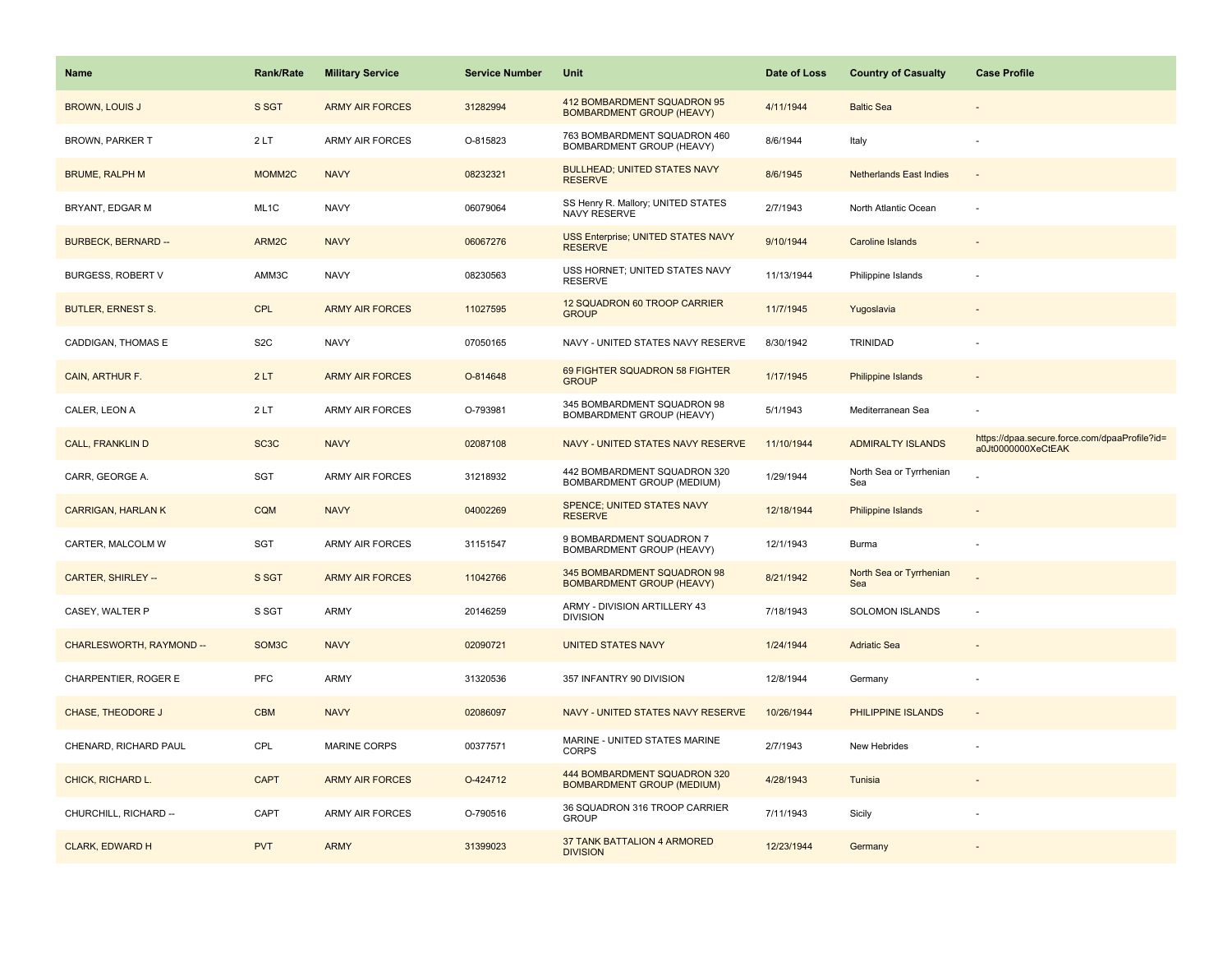| <b>Name</b>               | <b>Rank/Rate</b> | <b>Military Service</b> | <b>Service Number</b> | Unit                                                                    | Date of Loss | <b>Country of Casualty</b> | <b>Case Profile</b>                                                 |
|---------------------------|------------------|-------------------------|-----------------------|-------------------------------------------------------------------------|--------------|----------------------------|---------------------------------------------------------------------|
| CLONEY, PAUL L            | T SGT            | <b>ARMY AIR FORCES</b>  | 31222256              | 75 SQUADRON 435 TROOP CARRIER<br><b>GROUP</b>                           | 2/5/1945     | Mediterranean Sea          |                                                                     |
| <b>COFFIN, JOHN L</b>     | <b>PVT</b>       | <b>ARMY</b>             | 11014165              | 28 MATERIALS SQUADRON 20 AIR BASE<br><b>GROUP</b>                       | 12/8/1941    | <b>Philippine Islands</b>  | https://dpaa.secure.force.com/dpaaProfile?id=<br>a0Jt000001nzWHgEAM |
| COLE, HERBERT H           | T SGT            | <b>ARMY AIR FORCES</b>  | 31219557              | 350 BOMBARDMENT SQUADRON 100<br>BOMBARDMENT GROUP (HEAVY)               | 5/19/1944    | <b>Baltic Sea</b>          |                                                                     |
| <b>COLLINS, WILLIAM J</b> | <b>CPL</b>       | <b>MARINE CORPS</b>     | 00446213              | MARINE - UNITED STATES MARINE<br><b>CORPS</b>                           | 2/19/1945    | Bonin & Volcano Islands    |                                                                     |
| COMMERFORD, EDWARD M      | <b>PFC</b>       | <b>ARMY AIR FORCES</b>  | 11118446              | 32 PHOTO SQUADRON 5<br>RECONNAISSANCE GROUP                             | 4/20/1944    | Mediterranean Sea          |                                                                     |
| <b>CONANT, KENNETH C</b>  | S <sub>1</sub> C | <b>NAVY</b>             | 08231664              | NAVY - UNITED STATES NAVY RESERVE                                       | 11/10/1944   | <b>ADMIRALTY ISLANDS</b>   | https://dpaa.secure.force.com/dpaaProfile?id=<br>a0Jt0000000XeFMEA0 |
| CONNERS, JOHN F           | <b>PVT</b>       | <b>ARMY AIR FORCES</b>  | 31101569              | HMT Rohna; AIR CORPS                                                    | 11/27/1943   | Mediterranean Sea          |                                                                     |
| <b>CONNORS, CLAYTON E</b> | 2LT              | <b>ARMY AIR FORCES</b>  | O-1322894             | 777 BOMBARDMENT SQUADRON 464<br><b>BOMBARDMENT GROUP (HEAVY)</b>        |              | <b>Adriatic Sea</b>        |                                                                     |
| COOK, BOYD F              | S <sub>2</sub> C | <b>NAVY</b>             | 02090278              | NAVY - UNITED STATES NAVY RESERVE                                       | 1/3/1944     | <b>ATLANTIC OCEAN</b>      |                                                                     |
| COON, GERALD G            | AMM3C            | <b>NAVY</b>             | 07486481              | USS COWPENS; UNITED STATES NAVY<br><b>RESERVE</b>                       | 7/28/1945    | Japan                      |                                                                     |
| COPPINGER, JOHN E         | SF <sub>1C</sub> | <b>NAVY</b>             | 08229552              | UNITED STATES NAVY RESERVE                                              | 5/3/1944     | North Atlantic Ocean       |                                                                     |
| COTE, PHILIP G            | <b>PFC</b>       | <b>ARMY</b>             | 31466012              | SS Leopoldville; 262 INFANTRY 66<br><b>DIVISION</b>                     | 12/24/1944   | <b>English Channel</b>     |                                                                     |
| COULOMBE, LAURIER F       | <b>SGT</b>       | <b>ARMY AIR FORCES</b>  | 31150866              | <b>AIR CORPS</b>                                                        | 2/26/1944    | Pacific Ocean              |                                                                     |
| <b>CRABTREE, PARKER F</b> | S SGT            | <b>ARMY AIR FORCES</b>  | 31116392              | 548 BOMBARDMENT SQUADRON 385<br><b>BOMBARDMENT GROUP (HEAVY)</b>        | 8/17/1943    | Holland                    | https://dpaa.secure.force.com/dpaaProfile?id=<br>a0Jt0000000Xet9EAC |
| CRABTREE, ROBERT S        | 2LT              | <b>ARMY AIR FORCES</b>  | O-825794              | 779 BOMBARDMENT SQUADRON 464<br>BOMBARDMENT GROUP (HEAVY)               | 11/15/1944   | Adriatic Sea               |                                                                     |
| <b>CRONKHITE, WH</b>      | <b>PVT</b>       | <b>ARMY</b>             | 31321966              | 143 INFANTRY 36 DIVISION                                                | 1/22/1944    | Italy                      |                                                                     |
| CURRAN, JOHN F            | SK3C             | <b>NAVY</b>             | 02086509              | USS CHEVALIER; UNITED STATES NAVY<br><b>RESERVE</b>                     | 10/6/1943    | Solomon Islands            |                                                                     |
| DAVIS, DANIEL J           | S <sub>2</sub> C | <b>NAVY</b>             | 06060755              | USS VINCENNES; UNITED STATES NAVY<br><b>RESERVE</b>                     | 8/9/1942     | Solomon Islands            |                                                                     |
| DAVIS, GEORGE S           | 1LT              | <b>ARMY AIR FORCES</b>  | O-424717              | ENOURA MARU; 91 BOMBARDMENT<br>SQUADRON 27 BOMBARDMENT GROUP<br>(LIGHT) | 1/9/1945     | Philippine Islands         | https://dpaa.secure.force.com/dpaaProfile?id=<br>a0Jt000000P5ltQEAR |
| DAVIS, PAUL L             | <b>PVT</b>       | <b>ARMY</b>             | 31153132              | <b>SS HENRY R MALLORY; COAST</b><br><b>ARTILLERY CORPS</b>              | 2/7/1943     | <b>Atlantic Ocean</b>      |                                                                     |
| DAWE, HARRY J             | 2LT              | ARMY                    | O-401480              | ARMY - 59 COAST ARTILLERY<br><b>REGIMENT</b>                            | 1/9/1945     | <b>FORMOSA</b>             | https://dpaa.secure.force.com/dpaaProfile?id=<br>a0Jt000000OmMG9EAN |
| DAY, RICHARD EDWARD       | F <sub>2</sub> C | <b>NAVY</b>             | 06062290              | USS JUNEAU; UNITED STATES NAVY<br><b>RESERVE</b>                        | 11/13/1942   | Solomon Islands            |                                                                     |
| DAYE, PHILIP W            | Pvt              | <b>ARMY</b>             | 31319369              | 5307 COMPOSITE UNIT                                                     | 7/1/1944     | <b>BURMA</b>               |                                                                     |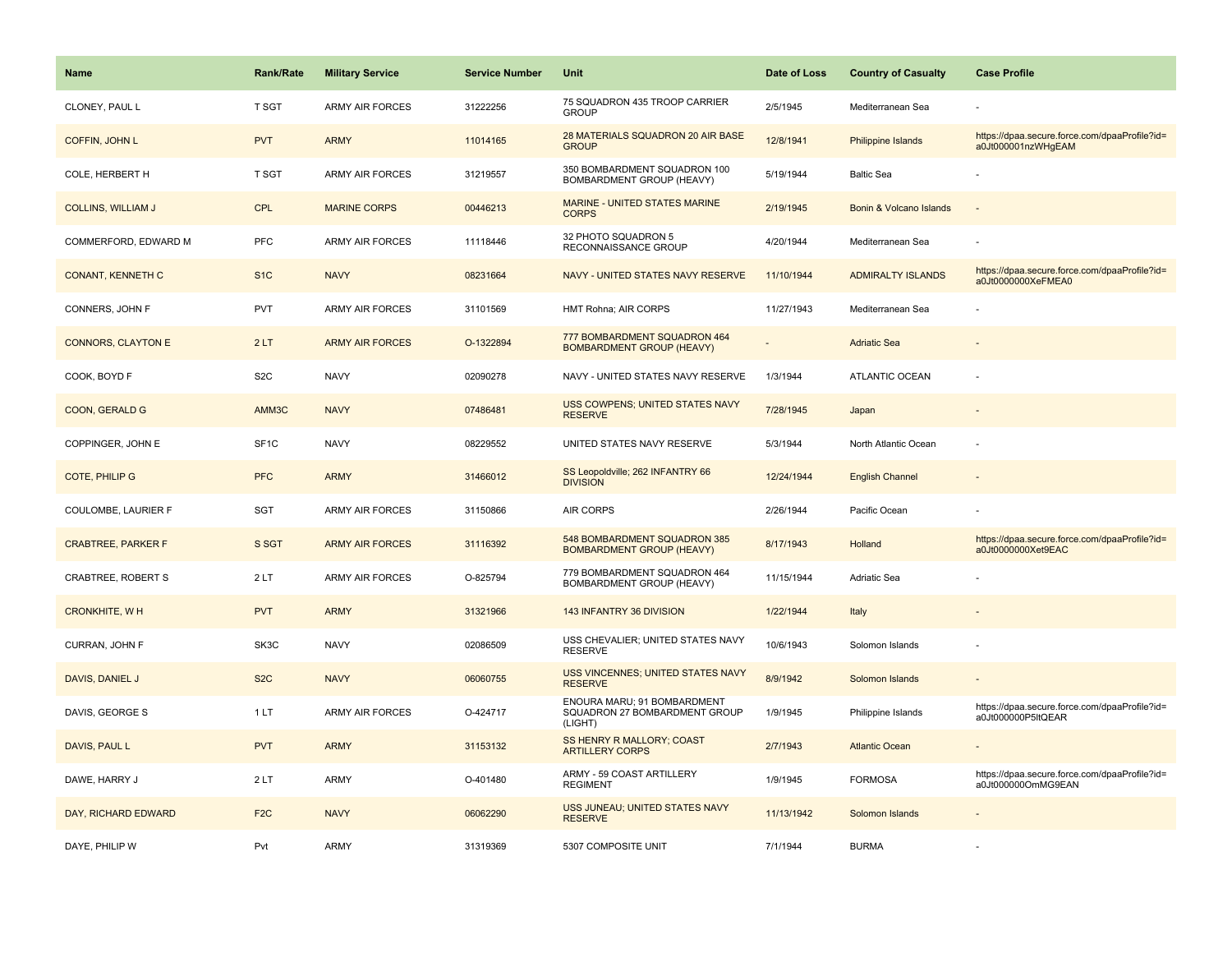| <b>Name</b>                 | <b>Rank/Rate</b> | <b>Military Service</b> | <b>Service Number</b> | Unit                                                                     | Date of Loss | <b>Country of Casualty</b> | <b>Case Profile</b>                                                 |
|-----------------------------|------------------|-------------------------|-----------------------|--------------------------------------------------------------------------|--------------|----------------------------|---------------------------------------------------------------------|
| DENNIS, WILLIAM J.          | 2LT              | <b>ARMY AIR FORCES</b>  | O-821305              | 2 FIGHTER SQUADRON 52 FIGHTER<br><b>GROUP</b>                            | 8/20/1944    | Yugoslavia                 |                                                                     |
| DESCHAINE, GILBERT          | <b>PVT</b>       | ARMY                    | 31146262              | ARMY - 202 ANTI AIRCRAFT ARTILLERY<br><b>AUTOMATIC WEAPONS BATTALION</b> | 12/21/1944   | PHILIPPINE ISLANDS         |                                                                     |
| DESROCHERS, ARTHUR J.H.     | <b>PVT</b>       | <b>ARMY</b>             | 11013260              | 68 COAST ARTILLERY REGIMENT                                              | 1/26/1944    | Italy                      | https://dpaa.secure.force.com/dpaaProfile?id=<br>a0Jt0000000XefFEAS |
| DEWLEY, ARTHUR --           | S <sub>1</sub> C | <b>NAVY</b>             | 09268121              | Mount Hood; UNITED STATES NAVY<br><b>RESERVE</b>                         | 11/10/1944   | Admiralty Islands          | https://dpaa.secure.force.com/dpaaProfile?id=<br>a0Jt0000000Xeg3EAC |
| DIMILLO, NUNZIO --          | Cpl              | <b>ARMY</b>             | 31116228              | 831 BOMBARDMENT SQUADRON 485<br><b>BOMBARDMENT GROUP (HEAVY)</b>         | 4/20/1944    | Mediterranean Sea          |                                                                     |
| DIONNE, JOSEPH NORMAN ROGER | <b>PFC</b>       | <b>MARINE CORPS</b>     | 321792                | MARINE - UNITED STATES MARINE<br><b>CORPS</b>                            | 10/8/1942    | Solomon Islands            |                                                                     |
| DOIRON, GILBERT J           | WT1C             | <b>NAVY</b>             | 02013879              | Reuben James; UNITED STATES NAVY                                         | 10/31/1941   | <b>Atlantic Ocean</b>      |                                                                     |
| DONAHUE, WILLIAM J          | <b>PFC</b>       | ARMY                    | 31220501              | 532 ENGINEERS SHORE REGIMENT                                             | 12/28/1944   | Philippine Islands         |                                                                     |
| DOSTIE, NORMAND J           | <b>SGT</b>       | <b>ARMY AIR FORCES</b>  | 31322073              | 33 BOMBARDMENT SQUADRON 22<br><b>BOMBARDMENT GROUP (HEAVY)</b>           | 11/27/1944   | <b>Philippine Islands</b>  |                                                                     |
| DOUCETTE, ARTHUR            | <b>PVT</b>       | <b>MARINE CORPS</b>     | 00350493              | MARINE - UNITED STATES MARINE<br><b>CORPS</b>                            | 11/1/1942    | <b>SOLOMON ISLANDS</b>     |                                                                     |
| DOW, ALFRED E               | S SGT            | <b>ARMY AIR FORCES</b>  | 11016764              | 63 BOMBARDMENT SQUADRON 43<br><b>BOMBARDMENT GROUP (HEAVY)</b>           | 3/3/1943     | <b>New Guinea</b>          | https://dpaa.secure.force.com/dpaaProfile?id=<br>a0Jt000001nzY5WEAU |
| DUNCAN, RICHARD --          | 1 SGT            | <b>MARINE CORPS</b>     | 00163184              | MARINE - UNITED STATES MARINE<br><b>CORPS</b>                            | 10/24/1944   | Pacific Ocean              |                                                                     |
| DUNPHEY, CLAIRE F           | EM <sub>1C</sub> | <b>NAVY</b>             | 02012874              | Langley; UNITED STATES NAVY                                              | 3/1/1942     | <b>Indian Ocean</b>        |                                                                     |
| DUPLESSIS, HENRY E          | PFC              | <b>ARMY</b>             | 31351158              | 39 INFANTRY 9 DIVISION                                                   | 3/1/1945     | Germany                    |                                                                     |
| <b>DUTIL, DOMINIQUE G</b>   | <b>CPL</b>       | <b>ARMY</b>             | 31027584              | 103 INFANTRY 43 DIVISION                                                 | 5/29/1943    | Solomon Islands            |                                                                     |
| DUTIL, LEO P R              | CPL              | ARMY AIR FORCES         | 31323378              | 398 BOMBARDMENT SQUADRON 504<br>BOMBARDMENT GROUP (VERY HEAVY)           | 4/15/1945    | Japan/Okinawa              |                                                                     |
| DYER, ELLSWORTH R           | S <sub>1</sub> C | <b>NAVY</b>             | 09268110              | Mount Hood; UNITED STATES NAVY<br><b>RESERVE</b>                         | 11/10/1944   | <b>Admiralty Islands</b>   | https://dpaa.secure.force.com/dpaaProfile?id=<br>a0Jt0000000XeYBEA0 |
| EARLE, VINTON J             | S <sub>1</sub> C | <b>NAVY</b>             | 08229489              | GOLET; UNITED STATES NAVY<br><b>RESERVE</b>                              | 7/12/1944    | Japan                      |                                                                     |
| EATON, HENRY R.             | S Sgt            | <b>ARMY AIR FORCES</b>  | 6149246               | 414 BOMBARDMENT SQUADRON 97<br><b>BOMBARDMENT GROUP (HEAVY)</b>          | 12/26/1942   | Tunisia                    |                                                                     |
| ELLIS, RICHMOND H           | LT/JG/           | <b>NAVY</b>             | O-160456              | SCORPION; UNITED STATES NAVY<br><b>RESERVE</b>                           | 2/22/1944    | China Seas                 |                                                                     |
| ELSEMORE, LAWRENCE A        | S <sub>1C</sub>  | <b>NAVY</b>             | 09268082              | NAVY - UNITED STATES NAVY RESERVE                                        | 11/10/1944   | <b>ADMIRALTY ISLANDS</b>   | https://dpaa.secure.force.com/dpaaProfile?id=<br>a0Jt0000000XeYREA0 |
| EMERSON, RALPH W            | S SGT            | <b>MARINE CORPS</b>     | 00321780              | MARINE - UNITED STATES MARINE<br><b>CORPS</b>                            | 9/16/1943    | Solomon Islands            |                                                                     |
| <b>ERICKSEN, LAWRENCE H</b> | F <sub>1C</sub>  | <b>NAVY</b>             | 02022810              | TANG; UNITED STATES NAVY                                                 | 10/25/1944   | Formosa                    |                                                                     |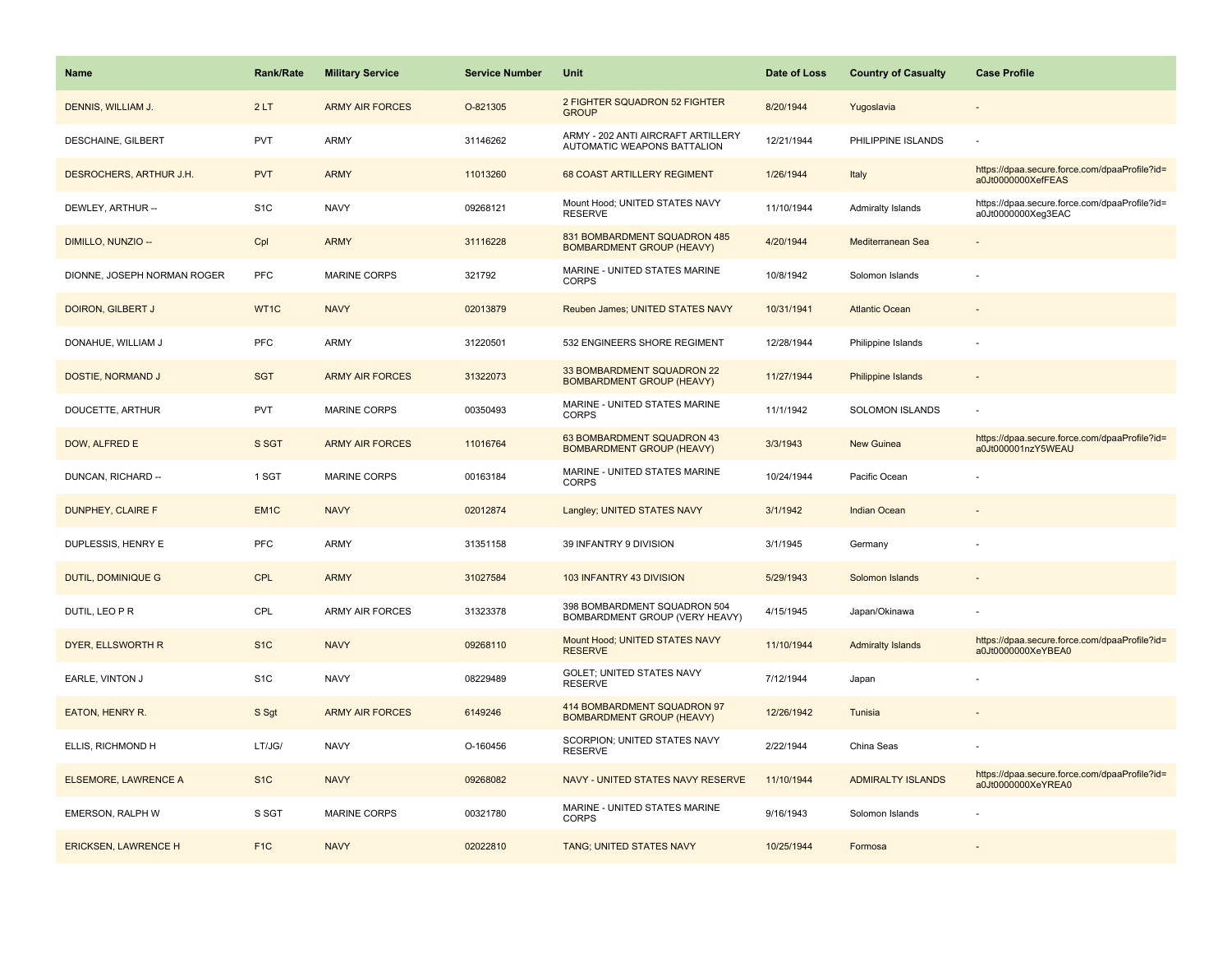| <b>Name</b>                   | <b>Rank/Rate</b>  | <b>Military Service</b> | <b>Service Number</b> | Unit                                                           | Date of Loss | <b>Country of Casualty</b>       | <b>Case Profile</b>                                                 |
|-------------------------------|-------------------|-------------------------|-----------------------|----------------------------------------------------------------|--------------|----------------------------------|---------------------------------------------------------------------|
| EWING, DAVID M                | LT /JG/           | <b>NAVY</b>             | O-168473              | UNITED STATES NAVY RESERVE                                     | 4/20/1944    | Mediterranean Sea                |                                                                     |
| <b>FARLEY, KENNETH JAMES</b>  | AS                | <b>NAVY</b>             | 06066272              | <b>INGRAHAM; UNITED STATES NAVY</b><br><b>RESERVE</b>          | 8/22/1942    | Nova Scotia                      |                                                                     |
| FARMER, DELLYN A              | T Sgt             | ARMY                    | R-3157111             | ARISAN MARU; 693 ORDNANCE<br>COMPANY (AVIATION)                | 10/24/1944   | China Seas                       |                                                                     |
| <b>FARRAR, ALFRED G</b>       | <b>SGT</b>        | <b>ARMY AIR FORCES</b>  | 11014377              | 90 BOMBARDMENT SQUADRON 3<br><b>BOMBARDMENT GROUP (LIGHT)</b>  | 7/19/1944    | New Guinea                       |                                                                     |
| FAVREAU, RODOLPHE L           | CM3C              | <b>NAVY</b>             | 08229854              | NAVY - UNITED STATES NAVY RESERVE                              | 4/2/1945     | <b>JAPAN</b>                     |                                                                     |
| FECTEAU, CHARLES --           | F <sub>2</sub> C  | <b>NAVY</b>             | 08231234              | <b>Emmons; UNITED STATES NAVY</b><br><b>RESERVE</b>            | 4/6/1945     | Japan                            |                                                                     |
| FECTEAU, PAUL M               | CPL               | ARMY                    | 11016521              | ARMY - 59 COAST ARTILLERY<br><b>REGIMENT</b>                   | 5/10/1942    | PHILIPPINE ISLANDS               |                                                                     |
| FENDERSON, ROBERT N           | GM3C              | <b>NAVY</b>             | 02017546              | <b>HULL; UNITED STATES NAVY</b>                                | 12/18/1944   | <b>Philippine Sea</b>            | https://dpaa.secure.force.com/dpaaProfile?id=<br>a0Jt0000000XeZbEAK |
| FICKETT, ROBERT W             | S <sub>2</sub> C  | <b>NAVY</b>             | 02092208              | NAVY - UNITED STATES NAVY RESERVE                              | 10/26/1944   | PHILIPPINE ISLANDS               |                                                                     |
| FINCHER, JOHN E               | MM <sub>1</sub> C | <b>NAVY</b>             | 03560838              | USS DEHAVEN; UNITED STATES NAVY                                | 2/1/1943     | Solomon Islands                  |                                                                     |
| FOGG, CARLETON T              | LT /JG/           | <b>NAVY</b>             | O-079565              | USS ENTERPRISE (CV-6); UNITED<br><b>STATES NAVY</b>            | 2/1/1942     | Marshall Islands                 |                                                                     |
| FOLLETT, JOHN R.              | 1LT               | <b>ARMY AIR FORCES</b>  | O-762304              | 27 FIGHTER SQUADRON 1 FIGHTER<br><b>GROUP</b>                  | 11/22/1945   | Yugoslavia                       |                                                                     |
| FORBES, GEORGE R              | <b>CEM</b>        | <b>NAVY</b>             | 02016906              | <b>REID; UNITED STATES NAVY</b>                                | 12/11/1944   | Philippine Islands               |                                                                     |
| FORTIN, WALTER E              | <b>CPL</b>        | <b>ARMY AIR FORCES</b>  | 11122267              | <b>HMT Rohna; AIR CORPS</b>                                    | 11/27/1943   | Mediterranean Sea                |                                                                     |
| FOWLER, JOHN G                | S <sub>1</sub> C  | <b>NAVY</b>             | 02089433              | SWORDFISH; UNITED STATES NAVY<br><b>RESERVE</b>                | 1/29/1945    | Ryukyus Islands                  |                                                                     |
| <b>FRANCIS, DONALD</b>        | S SGT             | <b>ARMY</b>             | 11042916              | ARMY - 21 INFANTRY 24 DIVISION                                 | 2/5/1945     | PHILIPPINE ISLANDS               |                                                                     |
| FRASER, GORDON S              | S SGT             | ARMY AIR FORCES         | 31398991              | 548 BOMBARDMENT SQUADRON 385<br>BOMBARDMENT GROUP (HEAVY)      | 4/4/1945     | North Sea or Tyrrhenian<br>Sea   |                                                                     |
| FRAZEE, WINTHROP T.           | 2LT               | <b>ARMY AIR FORCES</b>  | O-727328              | 67 BOMBARDMENT SQUADRON 44<br><b>BOMBARDMENT GROUP (HEAVY)</b> | 2/16/1943    | <b>English Channel</b>           |                                                                     |
| FRIEL, WOODROW --             | <b>PVT</b>        | ARMY AIR FORCES         | 11013630              | 48 MATERIALS SQUADRON                                          | 2/1/1946     | Philippine Islands               |                                                                     |
| <b>FURBUSH, FRANK LINCOLN</b> | AMM <sub>2c</sub> | <b>NAVY</b>             | 2088525               | UNITED STATES NAVY RESERVE                                     | 10/23/1944   | Central/South Pacific<br>Theater |                                                                     |
| GAGNE, ROGER F                | SGT               | <b>ARMY AIR FORCES</b>  | 31318367              | 36 BOMBARDMENT SQUADRON 801<br>BOMBARDMENT GROUP (HEAVY)       | 12/22/1944   | Atlantic Ocean                   |                                                                     |
| <b>GAGNE, VERNON F</b>        | TEC <sub>5</sub>  | <b>ARMY</b>             | 31220527              | <b>1 RANGER BATTALION</b>                                      | 4/19/1945    | Italy                            |                                                                     |
| GALVIN, JOHN E                | Y <sub>1</sub> C  | <b>NAVY</b>             | 02016978              | Leary; UNITED STATES NAVY                                      | 12/24/1943   | North Atlantic Ocean             |                                                                     |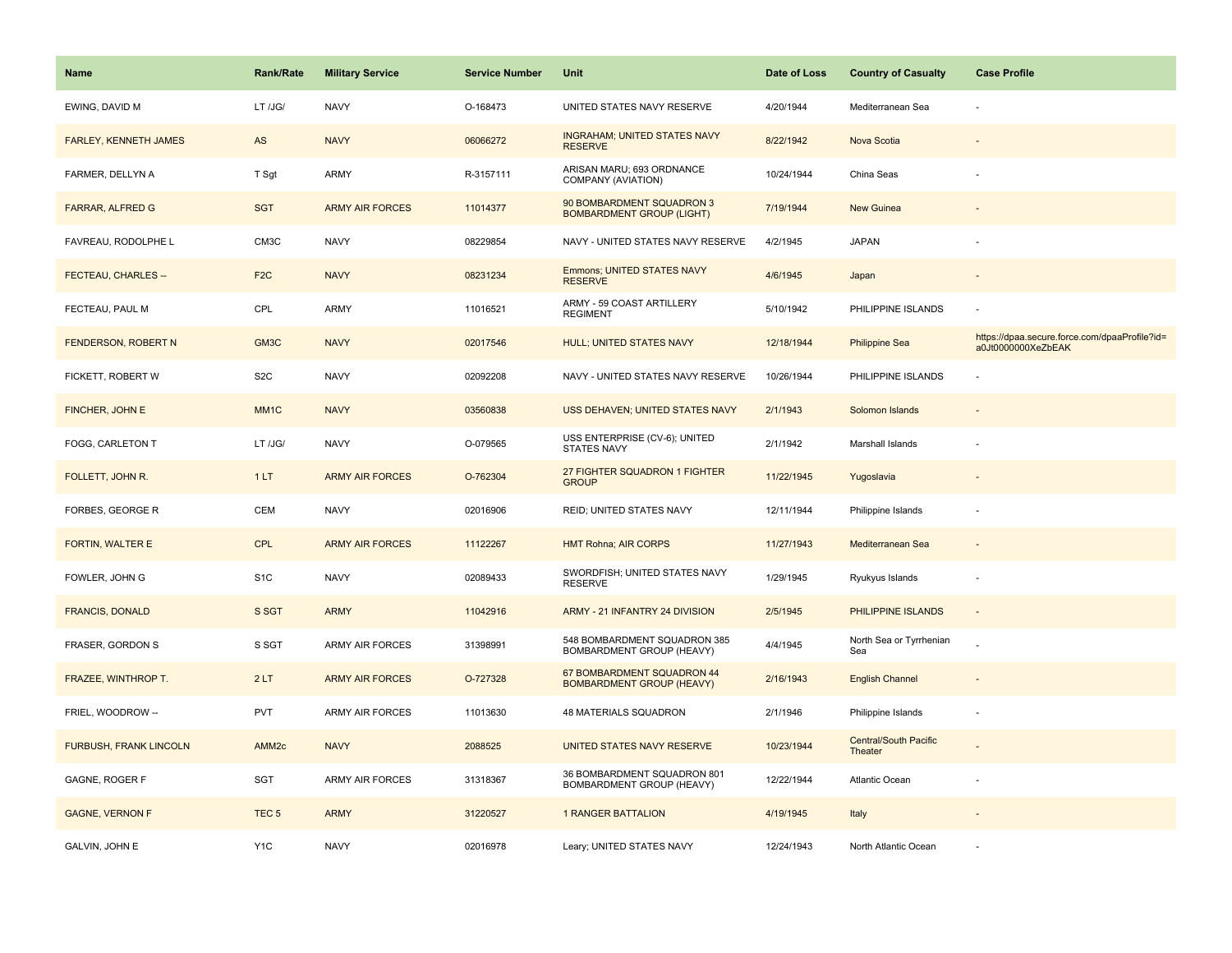| Name                       | <b>Rank/Rate</b>  | <b>Military Service</b> | <b>Service Number</b> | Unit                                                              | Date of Loss | <b>Country of Casualty</b>     | <b>Case Profile</b>      |
|----------------------------|-------------------|-------------------------|-----------------------|-------------------------------------------------------------------|--------------|--------------------------------|--------------------------|
| <b>GARDINER, CARL T</b>    | COX               | <b>NAVY</b>             | 02089476              | USS BELLEAU WOOD; UNITED STATES<br><b>NAVY RESERVE</b>            | 10/30/1944   | <b>Philippine Sea</b>          |                          |
| GARLAND, FLOYD W.          | PFC               | <b>ARMY AIR FORCES</b>  | 11013589              | Hokusen Maru; 48 MATERIALS<br>SQUADRON 5 AIR BASE GROUP           | 10/15/1944   | China Seas                     |                          |
| <b>GARON, EDGAR P</b>      | F <sub>1</sub> C  | <b>NAVY</b>             | 08231501              | NAVY - UNITED STATES NAVY RESERVE                                 | 3/19/1945    | <b>JAPAN</b>                   |                          |
| GIASSON, ADELARD C         | RDM3C             | <b>NAVY</b>             | 02092287              | MANNERT L. ABELE; UNITED STATES<br>NAVY RESERVE                   | 4/12/1945    | Ryukyus Islands                |                          |
| <b>GILES, HAROLD R</b>     | S SGT             | <b>ARMY AIR FORCES</b>  | 31151181              | 579 BOMBARDMENT SQUADRON 392<br><b>BOMBARDMENT GROUP (HEAVY)</b>  | 10/4/1943    | North Sea or Tyrrhenian<br>Sea |                          |
| GILES, LAWRENCE M          | S SGT             | ARMY AIR FORCES         | 11014331              | 89 BOMBARDMENT SQUADRON 3<br><b>BOMBARDMENT GROUP (LIGHT)</b>     | 1/7/1943     | Australia                      |                          |
| <b>GILMAN, RICHARD A</b>   | <b>SGT</b>        | <b>ARMY AIR FORCES</b>  | 31351680              | 1 BOMBARDMENT SQUADRON 9<br><b>BOMBARDMENT GROUP (VERY HEAVY)</b> | 3/25/1945    | Japan/Okinawa                  |                          |
| GIROUX, LORIS W            | <b>CMOMM</b>      | <b>COAST GUARD</b>      | 00505835              | COAST GUARD - UNITED STATES<br><b>COAST GUARD</b>                 | 3/9/1944     | Atlantic Ocean                 |                          |
| <b>GODSOE, CHARLES L</b>   | TEC <sub>5</sub>  | <b>ARMY</b>             | 31221505              | <b>ARMY - INFANTRY</b>                                            | 2/11/1945    | <b>PHILIPPINE SEA</b>          |                          |
| GOLDER, DAVID L            | <b>PVT</b>        | ARMY                    | 31151049              | 367 ENGINEERS COMBAT BATTALION                                    | 3/28/1945    | Germany                        |                          |
| <b>GOLDSTEIN, EDWARD R</b> | S SGT             | <b>ARMY AIR FORCES</b>  | 11120888              | 870 BOMBARDMENT SQUADRON 497<br>BOMBARDMENT GROUP (VERY HEAVY)    | 12/22/1944   | <b>Ryukyus Islands</b>         |                          |
| GOODFELLOW, ROLLIN --      | CAPT              | <b>ARMY</b>             | O-411496              | TRANSPORT CORPS NEW YORK PORT<br>OF EMBARKATION                   | 12/1/1942    | Atlantic Ocean                 |                          |
| <b>GORMLEY, JOHN E</b>     | <b>T SGT</b>      | <b>ARMY AIR FORCES</b>  | 31117607              | 400 BOMBARDMENT SQUADRON 90<br><b>BOMBARDMENT GROUP (HEAVY)</b>   | 10/12/1943   | <b>New Britain Island</b>      |                          |
| GOSS, STANLEY R            | ENS               | <b>NAVY</b>             | O-437752              | UNITED STATES NAVY RESERVE                                        | 9/18/1945    | Hawaiian Islands               |                          |
| <b>GRANT, CHARLES CARL</b> | <b>CCS</b>        | <b>NAVY</b>             | 02718508              | USS JUNEAU; UNITED STATES NAVY                                    | 11/13/1942   | Solomon Islands                | $\sim$                   |
| <b>GRANT, FRANCIS W</b>    | FC <sub>2</sub> C | <b>NAVY</b>             | 02087663              | NAVY - UNITED STATES NAVY RESERVE                                 | 1/3/1944     | <b>ATLANTIC OCEAN</b>          | ÷.                       |
| <b>GRANT, HAROLD LORAN</b> | S SGT             | <b>MARINE CORPS</b>     | 00808636              | MARINE - UNITED STATES MARINE<br><b>CORPS</b>                     | 5/2/1945     | Bonin & Volcano Islands        | $\overline{\phantom{a}}$ |
| <b>GRANT, PHILIP F</b>     | LT/JG/            | <b>NAVY</b>             | O-106075              | UNITED STATES NAVY RESERVE                                        | 10/26/1942   | Coral Sea                      |                          |
| <b>GRANT, WALLACE B</b>    | AOM3C             | <b>NAVY</b>             | 02087462              | UNITED STATES NAVY RESERVE                                        | 6/21/1944    | Pacific Ocean                  |                          |
| GROVER, WILLIAM J          | CPL               | ARMY AIR FORCES         | 31321883              | 831 BOMBARDMENT SQUADRON 485<br>BOMBARDMENT GROUP (HEAVY)         | 4/20/1944    | Mediterranean Sea              |                          |
| <b>GUIOU, STANLEY C</b>    | <b>SGT</b>        | <b>ARMY AIR FORCES</b>  | 06143783              | 368 BOMBARDMENT SQUADRON 306<br><b>BOMBARDMENT GROUP (HEAVY)</b>  | 3/4/1943     | North Sea or Tyrrhenian<br>Sea |                          |
| GULLIVER, LOUIS J          | LT.               | <b>NAVY</b>             | O-077141              | UNITED STATES NAVY                                                | 3/1/1942     | Indian Ocean                   |                          |
| GWAZDOSKY, ALEC --         | S SGT             | <b>ARMY AIR FORCES</b>  | 06149248              | 568 BOMBARDMENT SQUADRON 390<br><b>BOMBARDMENT GROUP (HEAVY)</b>  | 4/13/1944    | North Sea or Tyrrhenian<br>Sea |                          |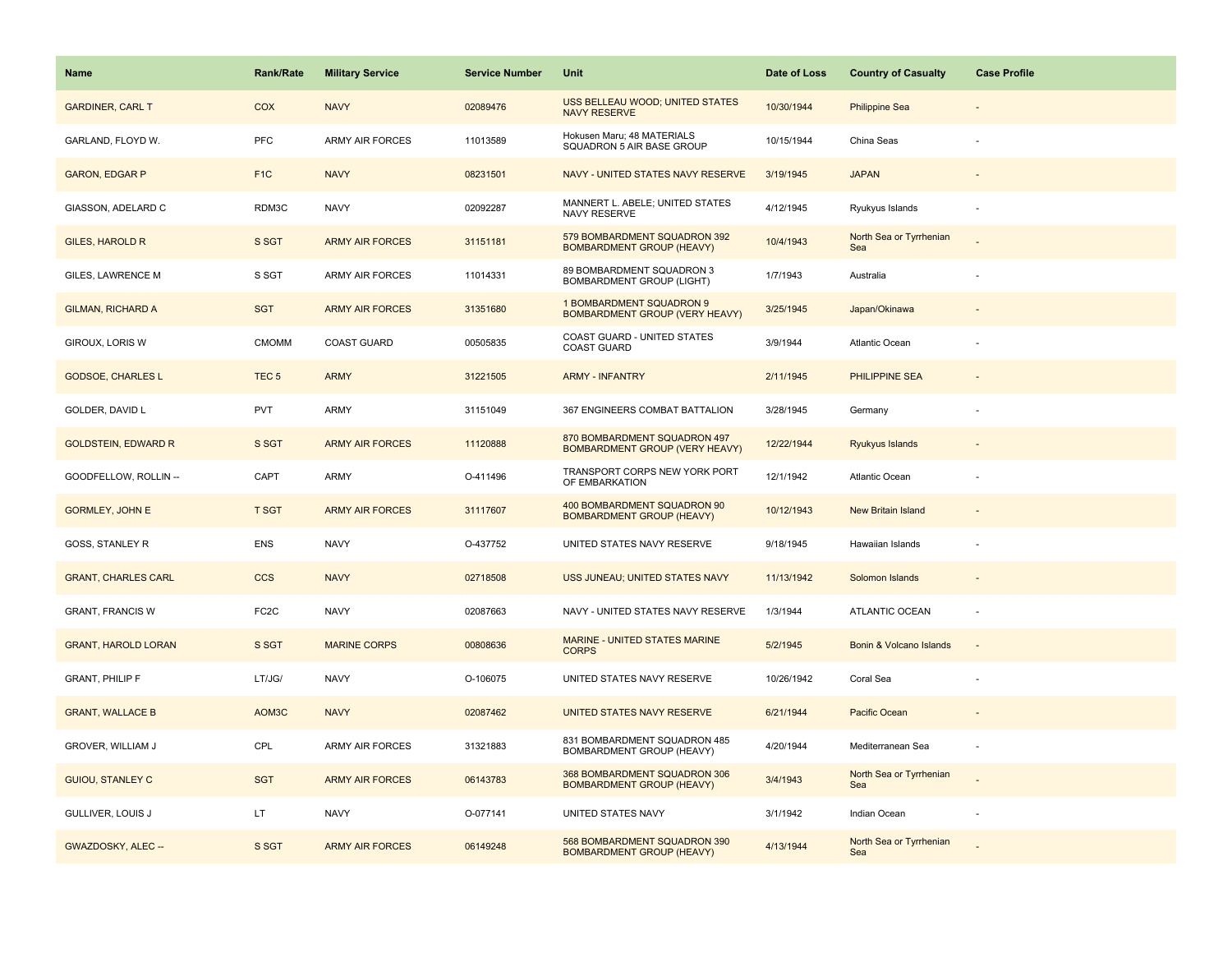| <b>Name</b>                   | <b>Rank/Rate</b>  | <b>Military Service</b> | <b>Service Number</b> | Unit                                                       | Date of Loss | <b>Country of Casualty</b>               | <b>Case Profile</b>                                                 |
|-------------------------------|-------------------|-------------------------|-----------------------|------------------------------------------------------------|--------------|------------------------------------------|---------------------------------------------------------------------|
| HALL, WILLARD JAMES           | F <sub>2</sub> C  | <b>NAVY</b>             | 02019510              | Edward Rutledge ; UNITED STATES NAVY                       | 11/12/1942   | French Morocco                           |                                                                     |
| HAMLIN, OLIVER J              | <b>SGT</b>        | <b>ARMY AIR FORCES</b>  | 11029870              | 1391 ARMY AIR FORCE BASE UNIT                              | 9/27/1945    | Portugal                                 |                                                                     |
| HARDING, EDMUND C             | <b>SSGT</b>       | ARMY                    | 31099386              | <b>AIR CORPS</b>                                           | 3/30/1943    | Atlantic Ocean: North<br>American Waters |                                                                     |
| <b>HARRIS, KARL FREDERICK</b> | 2LT               | <b>ARMY AIR FORCES</b>  | O-429407              | 47 PURSUIT SQUADRON 15 PURSUIT<br><b>GROUP</b>             | 12/20/1941   | Hawaiian Islands                         |                                                                     |
| HARRIS, WARD KEITH            | 1 LT              | <b>MARINE CORPS</b>     | O-023340              | MARINE - UNITED STATES MARINE<br><b>CORPS</b>              | 2/22/1944    | New Britain Island                       |                                                                     |
| <b>HARTFORD, LEON W</b>       | Y <sub>2</sub> C  | <b>NAVY</b>             | 02016606              | Sims; UNITED STATES NAVY                                   | 5/7/1942     | <b>Coral Sea</b>                         |                                                                     |
| HARTT, ELTON M                | SGT               | <b>ARMY AIR FORCES</b>  | 20146651              | 424 BOMBARDMENT SQUADRON 307<br>BOMBARDMENT GROUP (HEAVY)  | 2/13/1943    | Solomon Islands                          |                                                                     |
| HATT, JAMES L                 | ARM3C             | <b>NAVY</b>             | 02089043              | <b>VB-13, USS FRANKLIN; UNITED STATES</b><br><b>NAVY</b>   | 10/12/1944   | Formosa                                  |                                                                     |
| HAYES, ROBERT G               | TEC <sub>5</sub>  | ARMY                    | 11027556              | 81 RECONNAISSANCE BATTALION 1<br>ARMORED DIVISION          | 6/3/1944     | Italy                                    |                                                                     |
| <b>HAZEL, RICHARD LANE</b>    | 1st Lt            | <b>ARMY</b>             | O-1321920             | <b>INFANTRY</b>                                            | 6/25/1944    | China                                    |                                                                     |
| HEBERT, EDWARD J              | AMM2C             | <b>NAVY</b>             | 02086788              | UNITED STATES NAVY RESERVE                                 | 1/30/1944    | Pacific Ocean                            |                                                                     |
| <b>HEWEY, RICHARD S</b>       | Pvt               | <b>ARMY</b>             | 31317051              | 5307 COMPOSITE UNIT                                        | 6/16/1944    | <b>BURMA</b>                             | https://dpaa.secure.force.com/dpaaProfile?id=<br>a0Jt0000000Lm2nEAC |
| HEWITT, GEORGE H              | MOMM1C            | <b>NAVY</b>             | 02087550              | UNITED STATES NAVY RESERVE                                 | 6/13/1944    | English Channel                          |                                                                     |
| <b>HIGGINS, JOHN W</b>        | <b>PFC</b>        | <b>ARMY</b>             | 31465326              | SS Leopoldville; 262 INFANTRY 66<br><b>DIVISION</b>        | 12/24/1944   | <b>English Channel</b>                   |                                                                     |
| HINDS, JOSEPH M               | SGT               | <b>ARMY AIR FORCES</b>  | 31150598              | 490 BOMBARDMENT SQUADRON 341<br>BOMBARDMENT GROUP (MEDIUM) | 5/30/1945    | China                                    |                                                                     |
| HIRST, HOLROYD J              | MM <sub>3</sub> C | <b>NAVY</b>             | 02021903              | PICKEREL; UNITED STATES NAVY                               | 5/6/1943     | Sea of Japan                             |                                                                     |
| HOUT, GEORGE M.               | 2LT               | <b>ARMY AIR FORCES</b>  | O-806845              | 1327 ARMY AIR FORCE BASE UNIT                              | 9/24/1944    | China                                    |                                                                     |
| <b>HOWARD, JAMES E</b>        | <b>PFC</b>        | <b>ARMY</b>             | 31116257              | 167 INFANTRY 31 DIVISION                                   | 8/11/1944    | <b>New Guinea</b>                        | https://dpaa.secure.force.com/dpaaProfile?id=<br>a0Jt000001nzTY9EAM |
| HUSE, JOHN E. L.              | 1st Lt            | ARMY AIR FORCES         | O-21777               | 93 BOMBARDMENT SQUADRON 19<br>BOMBARDMENT GROUP (HEAVY)    | 2/3/1942     | Java                                     |                                                                     |
| HUTCHINSON, WALTER T          | COX               | <b>NAVY</b>             | 07052303              | UNITED STATES NAVY RESERVE                                 | 11/14/1942   | North Atlantic Ocean                     |                                                                     |
| JACK, THOMAS H.               | Sgt               | <b>ARMY AIR FORCES</b>  | 6149279               | 30 BOMBARDMENT SQUADRON 19<br>BOMBARDMENT GROUP (HEAVY)    | 10/5/1942    | New Britain Island                       |                                                                     |
| <b>JACKSON, ALMAN E</b>       | TEC <sub>5</sub>  | <b>ARMY AIR FORCES</b>  | 11016594              | V INTERCEPTOR COMMAND                                      | 7/24/1942    | Philippine Islands                       | https://dpaa.secure.force.com/dpaaProfile?id=<br>a0Jt00000004neHEAQ |
| JAMES, THOMAS H               | TM <sub>2</sub> C | <b>NAVY</b>             | 04006163              | RUNNER; UNITED STATES NAVY                                 | 7/11/1943    | Japan                                    |                                                                     |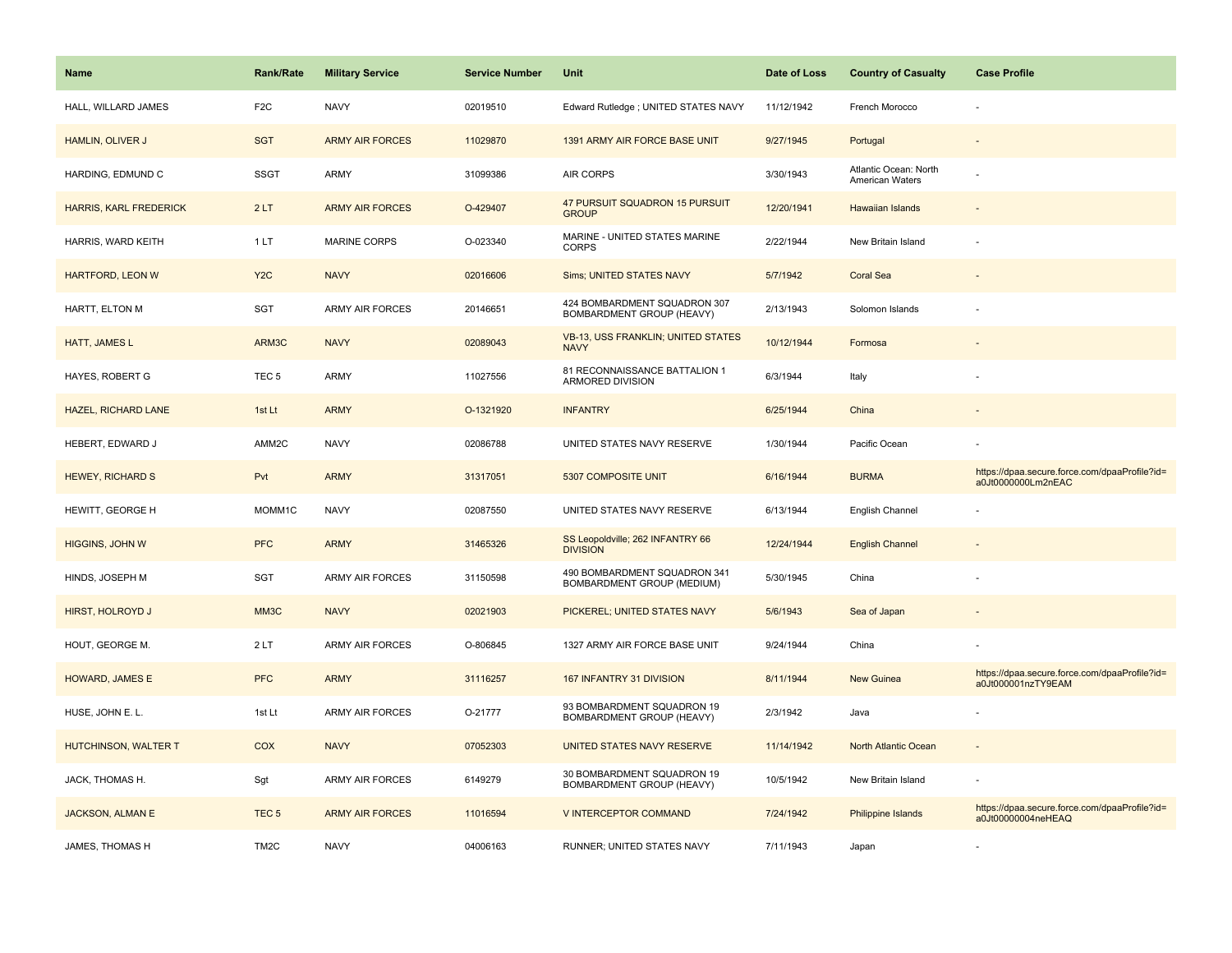| <b>Name</b>                  | Rank/Rate        | <b>Military Service</b> | <b>Service Number</b> | Unit                                                                  | Date of Loss | <b>Country of Casualty</b>     | <b>Case Profile</b>                                                 |
|------------------------------|------------------|-------------------------|-----------------------|-----------------------------------------------------------------------|--------------|--------------------------------|---------------------------------------------------------------------|
| <b>JANELLE, LOUIS B</b>      | <b>PVT</b>       | <b>ARMY</b>             | 31069291              | 131 CHEMICAL PROCESSING COMPANY                                       | 12/29/1944   | <b>New Guinea</b>              |                                                                     |
| JARVIS, DONALD A             | S SGT            | <b>ARMY AIR FORCES</b>  | 11068174              | 405 BOMBARDMENT SQUADRON 38<br>BOMBARDMENT GROUP (MEDIUM)             | 8/30/1944    | New Guinea                     |                                                                     |
| JEWETT, EUAN LOCHEL          | S <sub>2</sub> C | <b>NAVY</b>             | 06367732              | <b>SS RUTH; UNITED STATES NAVY</b><br><b>RESERVE</b>                  | 6/29/1942    | Cuba                           |                                                                     |
| JOHNSTON, DELMONT --         | CPL              | <b>ARMY AIR FORCES</b>  | 11013663              | 16 BOMBARDMENT SQUADRON 27<br><b>BOMBARDMENT GROUP (LIGHT)</b>        | 12/30/1942   | Philippine Islands             | https://dpaa.secure.force.com/dpaaProfile?id=<br>a0Jt000000N3c1rEAB |
| JONES, BLYNN H               | <b>SGT</b>       | <b>ARMY</b>             | 06142278              | SHINYO MARU; 803 ENGINEERS<br><b>BATTALION (AVIATION)</b>             | 9/7/1944     | Philippine Islands             |                                                                     |
| JONES, RICHARD B             | T SGT            | <b>ARMY AIR FORCES</b>  | 13069128              | 32 PHOTO SQUADRON 5<br>RECONNAISSANCE GROUP                           | 4/20/1944    | Mediterranean Sea              |                                                                     |
| JORDAN, LLOYD E              | S SGT            | <b>ARMY AIR FORCES</b>  | 31151007              | 301 BOMBARDMENT GROUP (HEAVY),<br><b>419 BOMBARDMENT SQUADRON</b>     | 11/29/1943   | North Sea or Tyrrhenian<br>Sea |                                                                     |
| JUNKINS, HARRY E             | 2LT              | <b>ARMY AIR FORCES</b>  | O-806077              | 441 BOMBARDMENT SQUADRON 320<br>BOMBARDMENT GROUP (MEDIUM)            | 8/24/1944    | Mediterranean Sea              |                                                                     |
| KALER, JAMES W               | F <sub>1</sub> C | <b>NAVY</b>             | 09268891              | Drexler; UNITED STATES NAVY RESERVE                                   | 5/28/1945    | Japan                          |                                                                     |
| KEENE, ELMER L               | <b>PVT</b>       | ARMY                    | 31322375              | 168 INFANTRY 34 DIVISION                                              | 4/7/1944     | Italy                          |                                                                     |
| <b>KEITH, AUSTIN R</b>       | 1LT              | <b>ARMY AIR FORCES</b>  | O-733909              | 871 BOMBARDMENT SQUADRON 497<br>BOMBARDMENT GROUP (VERY HEAVY)        | 2/25/1945    | Bonin & Volcano Islands        |                                                                     |
| KELLEY, JOHN C               | Lt Cdr           | <b>NAVY</b>             | O-081238              | USS INDEPENDENCE; UNITED STATES<br><b>NAVY</b>                        | 11/11/1943   | Solomon Islands                |                                                                     |
| <b>KENDALL, ROBERT G</b>     | <b>SGT</b>       | <b>ARMY AIR FORCES</b>  | 31399174              | 500 BOMBARDMENT SQUADRON 345<br><b>BOMBARDMENT GROUP (MEDIUM)</b>     | 8/6/1945     | China                          |                                                                     |
| KENNEY, WILLARD F            | PFC              | <b>ARMY</b>             | 31027352              | 204 MILITARY POLICE COMPANY                                           | 11/9/1942    | French Morocco                 |                                                                     |
| KEOUGH, JOSEPH W.            | <b>T SGT</b>     | <b>ARMY</b>             | 06137030              | <b>15 INFANTRY 3 DIVISION</b>                                         | 3/7/1946     | Germany                        |                                                                     |
| KING, CLARENCE V             | <b>T SGT</b>     | ARMY AIR FORCES         | 11029310              | 323 BOMBARDMENT SQUADRON 91<br>BOMBARDMENT GROUP (HEAVY)              | 5/1/1943     | English Channel                |                                                                     |
| KING, FRED E                 | S SGT            | <b>ARMY AIR FORCES</b>  | 11097698              | 673 BOMBARDMENT SQUADRON 417<br><b>BOMBARDMENT GROUP (LIGHT)</b>      | 1/7/1945     | <b>Philippine Islands</b>      |                                                                     |
| KNOWLTON, NELSON A           | <b>T SGT</b>     | ARMY AIR FORCES         | 31318291              | 370 BOMBARDMENT SQUADRON 307<br>BOMBARDMENT GROUP (HEAVY)             | 3/15/1946    | Borneo                         | https://dpaa.secure.force.com/dpaaProfile?id=<br>a0Jt000001nzQ6pEAE |
| <b>KORNAHRENS, WILLIAM G</b> | LT.              | <b>NAVY</b>             | O-082799              | <b>GRUNION; UNITED STATES NAVY</b>                                    | 8/1/1942     | <b>Aleutian Islands</b>        |                                                                     |
| KROM, ELMER G                | AMM2C            | <b>NAVY</b>             | 08229819              | UNITED STATES NAVY RESERVE                                            | 2/18/1945    | China Seas                     |                                                                     |
| <b>LABERGE, FRANCIS J</b>    | Sgt              | <b>ARMY AIR FORCES</b>  | 31219958              | 676 BOMBARDMENT SQUADRON 444<br><b>BOMBARDMENT GROUP (VERY HEAVY)</b> | 3/25/1945    | India                          |                                                                     |
| LADNER, CARMAN S             | CPL              | <b>ARMY</b>             | 31217634              | 501 PARACHUTE INFANTRY REGIMENT                                       | 9/24/1944    | Holland                        |                                                                     |
| LAFLEUR, ROBERT A            | Capt             | <b>ARMY AIR FORCES</b>  | O-727351              | 68 BOMBARDMENT SQUADRON 44<br><b>BOMBARDMENT GROUP (HEAVY)</b>        | 7/2/1943     | Mediterranean Sea              |                                                                     |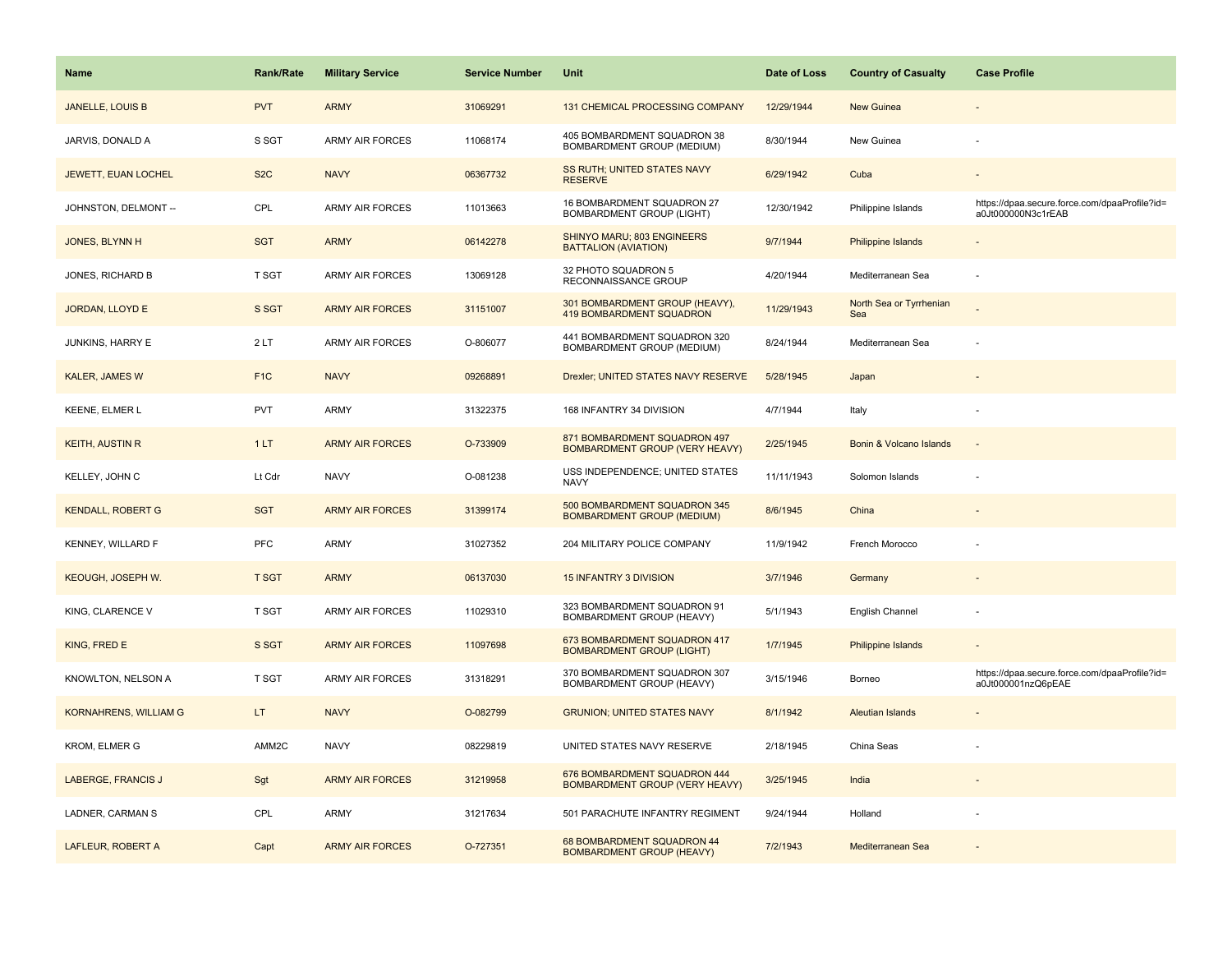| <b>Name</b>               | <b>Rank/Rate</b>   | <b>Military Service</b> | <b>Service Number</b> | Unit                                                             | Date of Loss | <b>Country of Casualty</b>     | <b>Case Profile</b>                                                 |
|---------------------------|--------------------|-------------------------|-----------------------|------------------------------------------------------------------|--------------|--------------------------------|---------------------------------------------------------------------|
| LALLY, JOHN FRANCIS       | Pvt                | <b>MARINE CORPS</b>     | 393499                | MARINE - UNITED STATES MARINE<br><b>CORPS</b>                    | 11/20/1943   | Gilbert Islands                | https://dpaa.secure.force.com/dpaaProfile?id=<br>a0Jt0000000LIMcEAK |
| LAMBERT, ARMAND BERNARD   | <b>PVT</b>         | <b>MARINE CORPS</b>     | 00324698              | MARINE - UNITED STATES MARINE<br><b>CORPS</b>                    | 7/21/1944    | <b>Marianas Islands</b>        |                                                                     |
| LANIGAN, ARTHUR W         | S <sub>1</sub> C   | <b>NAVY</b>             | 02017044              | USS HOUSTON (CA-30); UNITED STATES<br><b>NAVY</b>                | 3/1/1942     | Java                           |                                                                     |
| LAPLANTE, RAYMOND L       | S <sub>1</sub> C   | <b>NAVY</b>             | 02086598              | UNITED STATES NAVY RESERVE                                       | 6/19/1943    | <b>Indian Ocean</b>            |                                                                     |
| LARLEE, DOUGLAS L         | PFC                | <b>ARMY AIR FORCES</b>  | 11013282              | 17 PURSUIT SQUADRON 24 PURSUIT<br><b>GROUP</b>                   | 6/30/1942    | Philippine Islands             | https://dpaa.secure.force.com/dpaaProfile?id=<br>a0Jt0000000Ll9nEAC |
| LARRABEE, HAROLD G        | <b>CTM</b>         | <b>NAVY</b>             | 02280262              | <b>USS BARTON; UNITED STATES NAVY</b>                            | 11/13/1942   | Solomon Islands                |                                                                     |
| LAVOIE, LAURIER N         | PFC                | <b>ARMY</b>             | 31152469              | USAT J.W. McAndrews; INFANTRY                                    | 3/13/1945    | <b>Atlantic Ocean</b>          |                                                                     |
| <b>LAWRENCE, DONALD F</b> | S <sub>1</sub> C   | <b>NAVY</b>             | 02092298              | NAVY - UNITED STATES NAVY RESERVE                                | 2/11/1945    | <b>PHILIPPINE SEA</b>          |                                                                     |
| LAZORE, EARL R            | TEC <sub>4</sub>   | <b>ARMY</b>             | 31037718              | 33 REGIMENT 3 ARMORED DIVISION                                   | 9/8/1944     | Belgium                        |                                                                     |
| <b>LEAVITT, ERNEST E</b>  | <b>PFC</b>         | <b>ARMY</b>             | 06149290              | <b>ARMY - 75 ORDNANCE COMPANY</b>                                | 7/1/1942     | PHILIPPINE ISLANDS             | https://dpaa.secure.force.com/dpaaProfile?id=<br>a0Jt0000000LleIEAC |
| LEMIEUX, ARTHUR L         | <b>T SGT</b>       | <b>ARMY AIR FORCES</b>  | 11068349              | 337 BOMBARDMENT SQUADRON 96<br>BOMBARDMENT GROUP (HEAVY)         | 12/16/1943   | North Sea or Tyrrhenian<br>Sea |                                                                     |
| LESLIE, THOMAS --         | <b>PVT</b>         | <b>ARMY AIR FORCES</b>  | 31150064              | 301 SQUADRON 29 TRANSPORT GROUP                                  | 9/8/1943     | <b>Burma</b>                   |                                                                     |
| LESPERANCE, PAUL E        | S SGT              | <b>ARMY</b>             | 31321575              | SS Leopoldville; 262 INFANTRY 66<br><b>DIVISION</b>              | 12/24/1944   | English Channel                |                                                                     |
| LEWIS, CARROLL A          | <b>CPL</b>         | <b>ARMY AIR FORCES</b>  | 06131856              | 3 PURSUIT SQUADRON 24 PURSUIT<br><b>GROUP</b>                    | 12/31/1942   | <b>Philippine Islands</b>      | https://dpaa.secure.force.com/dpaaProfile?id=<br>a0Jt000000MeRIGEA3 |
| LEWIS, JOSEPH K.          | 2d Lt              | <b>ARMY AIR FORCES</b>  | O-2044426             | 338 BOMBARDMENT SQUADRON 96<br>BOMBARDMENT GROUP (HEAVY)         | 7/29/1943    | North Sea or Tyrrhenian<br>Sea |                                                                     |
| LIBBY, HIRAM D            | <b>CPL</b>         | <b>ARMY AIR FORCES</b>  | 11013398              | ARISAN MARU; 3 PURSUIT SQUADRON<br><b>24 PURSUIT GROUP</b>       | 10/24/1944   | China Seas                     |                                                                     |
| LINCOLN, RALPH S          | <b>SGT</b>         | <b>ARMY AIR FORCES</b>  | 11046917              | AIR CORPS                                                        | 6/2/1943     | Trinidad                       |                                                                     |
| LITTLEFIELD, EARL L       | <b>PVT</b>         | <b>ARMY</b>             | 31322107              | 337 INFANTRY 85 DIVISION                                         | 11/8/1945    | Italy                          |                                                                     |
| LIVINGSTONE, WILBUR M     | S <sub>2</sub> C   | <b>NAVY</b>             | 02020603              | USS QUINCY; UNITED STATES NAVY                                   | 8/9/1942     | Solomon Islands                |                                                                     |
| LORANGER, LEOPOLD I.      | PHM <sub>2</sub> C | <b>NAVY</b>             | 2088496               | UNITED STATES NAVY; 1 Battalion, 4<br>Marines, 6 Marine Division | 4/26/1945    | Japan                          |                                                                     |
| LOWELL, KEITH B           | S <sub>2</sub> C   | <b>NAVY</b>             | 02092268              | UNITED STATES NAVY RESERVE                                       | 6/15/1944    | English Channel                |                                                                     |
| LYNDS, TEMPLE J           | LT                 | <b>NAVY</b>             | O-095776              | USS EMMONS (DMS-22); UNITED<br><b>STATES NAVY RESERVE</b>        | 4/6/1945     | Japan                          |                                                                     |
| MACALISTER, HW            | Cox                | <b>NAVY</b>             | 02089670              | UNITED STATES NAVY RESERVE                                       | 5/4/1945     | China Seas                     |                                                                     |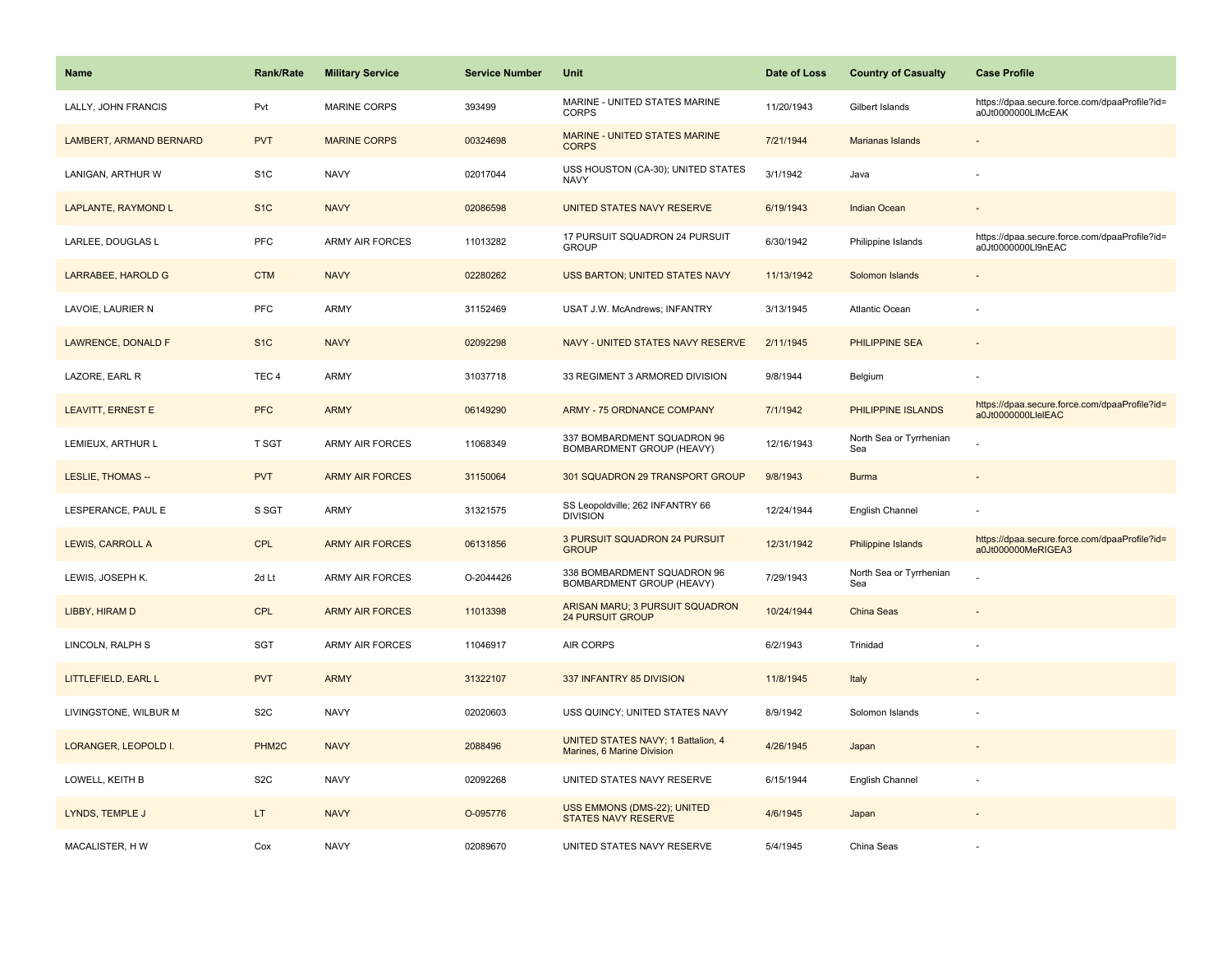| Name                        | <b>Rank/Rate</b>  | <b>Military Service</b> | <b>Service Number</b> | Unit                                                                  | Date of Loss | <b>Country of Casualty</b>            | <b>Case Profile</b>                                                 |
|-----------------------------|-------------------|-------------------------|-----------------------|-----------------------------------------------------------------------|--------------|---------------------------------------|---------------------------------------------------------------------|
| <b>MACINTOSH, WILLIAM W</b> | Pvt               | <b>ARMY AIR FORCES</b>  | 11020655              | SHINYO MARU; HEADQUARTERS<br>SQUADRON 20 AIR BASE GROUP               | 9/7/1944     | Philippine Islands                    |                                                                     |
| MACLEAN, JOHN EDWARD        | PFC               | MARINE CORPS            | 00324629              | MARINE - UNITED STATES MARINE<br><b>CORPS</b>                         | 7/20/1943    | Solomon Islands                       |                                                                     |
| <b>MACVANE, ARTHUR L</b>    | SM <sub>2</sub> C | <b>NAVY</b>             | 07053464              | TRIGGER; UNITED STATES NAVY<br><b>RESERVE</b>                         | 3/28/1945    | <b>Ryukyus Islands</b>                |                                                                     |
| MALINOWSKI, FRANCIS A       | BM2C              | <b>NAVY</b>             | 08229655              | LUCE; UNITED STATES NAVY RESERVE                                      | 5/4/1945     | Philippine Sea                        |                                                                     |
| <b>MANGELS, CLAUS H</b>     | <b>SGT</b>        | <b>ARMY</b>             | 31000892              | <b>17 FIELD ARTILLERY REGIMENT</b>                                    | 2/14/1944    | Tunisia                               |                                                                     |
| MANSIR, KENNETH M           | S SGT             | ARMY AIR FORCES         | 11097819              | 869 BOMBARDMENT SQUADRON 497<br>BOMBARDMENT GROUP (VERY HEAVY)        | 1/9/1945     | Japan/Okinawa                         |                                                                     |
| MARIELLO, JAMES --          | <b>PFC</b>        | <b>ARMY AIR FORCES</b>  | 11013367              | <b>ARISAN MARU; 27 MATERIALS</b><br><b>SQUADRON 20 AIR BASE GROUP</b> | 10/24/1944   | China Seas                            |                                                                     |
| MARSHALL, ELLIOTT E         | CDR               | <b>NAVY</b>             | O-070078              | CAPELIN; UNITED STATES NAVY                                           | 12/15/1943   | Celebes                               |                                                                     |
| MARTIN, WHITFIELD --        | S <sub>2</sub> C  | <b>NAVY</b>             | 06435106              | LST-376; UNITED STATES NAVY<br><b>RESERVE</b>                         | 6/9/1944     | <b>English Channel</b>                |                                                                     |
| MATHEWS, ROBERT E           | <b>ENS</b>        | <b>NAVY</b>             | O-325956              | UNITED STATES NAVY RESERVE                                            | 2/11/1944    | New Hebrides                          |                                                                     |
| <b>MAYO, DONALD A</b>       | S SGT             | <b>ARMY AIR FORCES</b>  | 31044749              | 303 BOMBARDMENT GROUP (HEAVY),<br>427 BOMBARDMENT SQUADRON            | 1/23/1943    | <b>English Channel</b>                |                                                                     |
| MAYO, GORDON I              | <b>SGT</b>        | ARMY AIR FORCES         | 31146270              | 446 BOMBARDMENT SQUADRON 321<br>BOMBARDMENT GROUP (MEDIUM)            | 8/13/1943    | Italy                                 |                                                                     |
| <b>MCBRIDE, HAROLD R</b>    | 2d Lt             | <b>ARMY AIR FORCES</b>  | O-890291              | ORYOKU MARU; 3 INFANTRY 1 DIVISION<br>(PHILIPPINE SCOUT)              | 12/15/1944   | <b>Philippine Islands</b>             |                                                                     |
| MCCORMACK, DONLIN F         | 2d Lt             | ARMY AIR FORCES         | O-793419              | 20 TROOP CARRIER SQUADRON                                             | 7/10/1943    | Trinidad                              |                                                                     |
| <b>MCDOUGAL, MILES B</b>    | 2d Lt             | <b>ARMY AIR FORCES</b>  | O-766586              | 340 FIGHTER SQUADRON 348 FIGHTER<br><b>GROUP</b>                      | 9/6/1944     | Morotai, Ceram, Amboina               | $\sim$                                                              |
| MCKEOWN, WILBUR H           | EM3c              | <b>NAVY</b>             | 02019486              | USS QUINCY; UNITED STATES NAVY                                        | 8/9/1942     | Solomon Islands                       |                                                                     |
| <b>MCLONG, ERNEST A</b>     | SEA <sub>2</sub>  | <b>NAVY</b>             | 02092252              | <b>LST-314; UNITED STATES NAVY</b><br><b>RESERVE</b>                  | 6/9/1944     | <b>English Channel</b>                |                                                                     |
| MCPHEE, JAMES A             | 2d Lt             | ARMY                    | O-1081713             | 242 INFANTRY 42 DIVISION                                              | 1/10/1945    | France                                |                                                                     |
| <b>MERCIER, CHARLES R</b>   | S SGT             | <b>ARMY AIR FORCES</b>  | 11067985              | 96 BOMBARDMENT SQUADRON 2<br><b>BOMBARDMENT GROUP (HEAVY)</b>         | 3/11/1944    | <b>Adriatic Sea</b>                   |                                                                     |
| MERRIFIELD, HOWARD H        | S <sub>2</sub> C  | <b>NAVY</b>             | 02022060              | USS JUNEAU; UNITED STATES NAVY                                        | 11/13/1942   | Solomon Islands                       |                                                                     |
| <b>MERRILL, CHARLES A</b>   | RM3C              | <b>NAVY</b>             | 02086658              | NAVY - UNITED STATES NAVY RESERVE                                     | 7/25/1944    | <b>NORTH ATLANTIC</b><br><b>OCEAN</b> |                                                                     |
| MERRILL, WILLARD D          | <b>PVT</b>        | ARMY AIR FORCES         | 11014150              | 2 OBSERVATION SQUADRON                                                | 8/28/1942    | Philippine Islands                    | https://dpaa.secure.force.com/dpaaProfile?id=<br>a0Jt0000000Lm6QEAS |
| <b>MERRITT, FREDERICK D</b> | 1LT               | <b>ARMY AIR FORCES</b>  | O-885493              | 335 FIGHTER SQUADRON 4 FIGHTER<br><b>GROUP</b>                        | 7/30/1943    | Holland                               |                                                                     |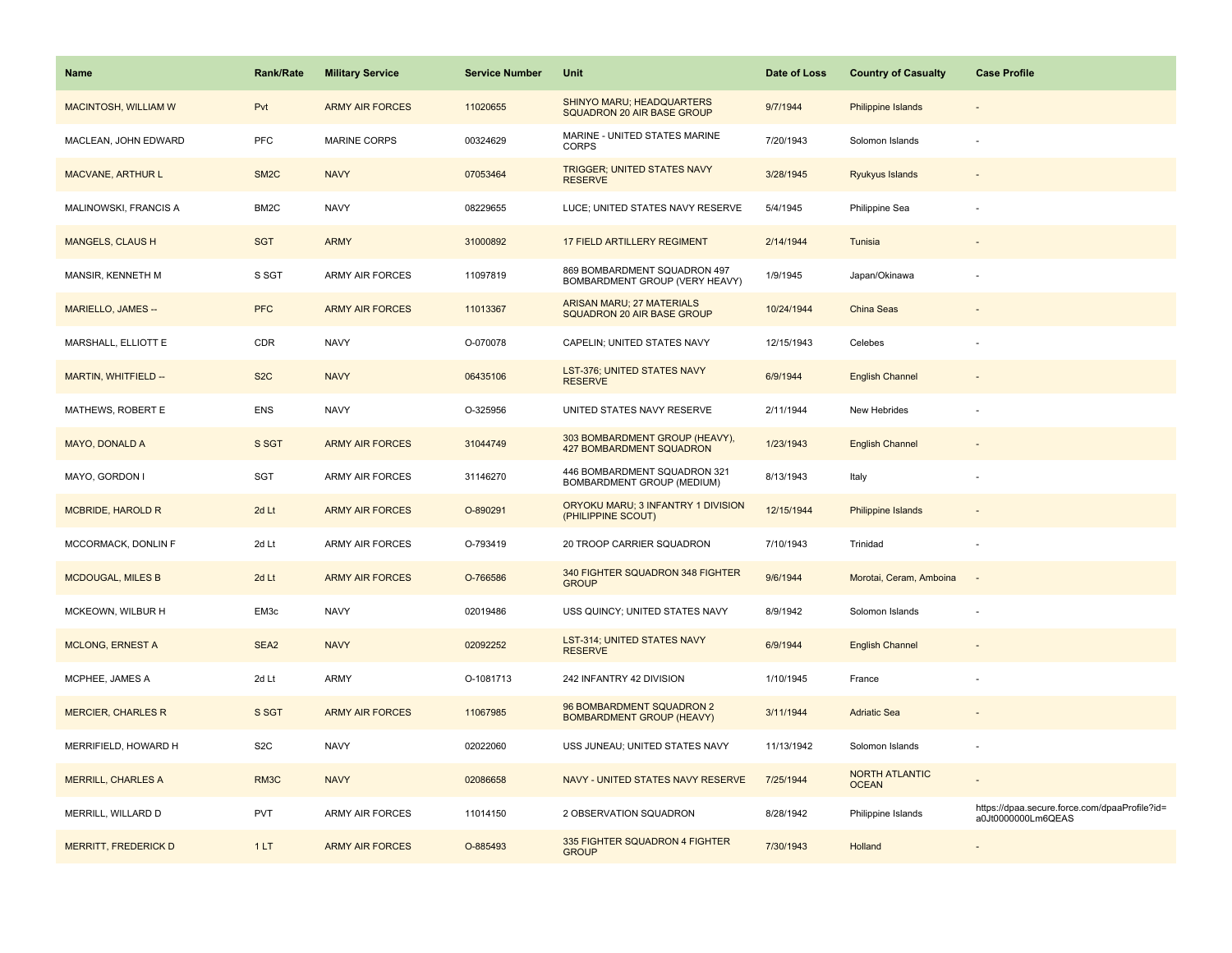| <b>Name</b>                 | Rank/Rate        | <b>Military Service</b> | <b>Service Number</b> | Unit                                                                  | Date of Loss | <b>Country of Casualty</b>     | <b>Case Profile</b>                                                 |
|-----------------------------|------------------|-------------------------|-----------------------|-----------------------------------------------------------------------|--------------|--------------------------------|---------------------------------------------------------------------|
| METCALF, PERCY M.           | S SGT            | <b>ARMY AIR FORCES</b>  | 31146780              | 319 BOMBARDMENT SQUADRON 90<br>BOMBARDMENT GROUP (HEAVY)              | 2/9/1946     | Philippine Sea                 |                                                                     |
| MICHAUD, GEORGE A           | S <sub>1</sub> C | <b>NAVY</b>             | 02089649              | LCT(5)-242; UNITED STATES NAVY<br><b>RESERVE</b>                      | 12/2/1943    | North or Tyrrhenian Seas       | $\sim$                                                              |
| MICHAUD, RAYMOND J          | <b>PFC</b>       | <b>ARMY</b>             | 31115900              | 391 FIELD ARTILLERY BATTALION 3<br>ARMORED DIVISION                   | 11/18/1944   | Germany                        |                                                                     |
| <b>MICHAUD, ROSAIRE R</b>   | <b>PVT</b>       | <b>ARMY</b>             | 31147095              | <b>USAT DORCHESTER; UNITED STATES</b><br><b>ARMY</b>                  | 2/3/1943     | Greenland                      |                                                                     |
| MILLETT, ARNOLD L           | <b>PFC</b>       | <b>MARINE CORPS</b>     | 00446251              | MARINE - UNITED STATES MARINE<br><b>CORPS</b>                         | 11/17/1943   | SOLOMON ISLANDS                |                                                                     |
| MILLETT, WINFIELD S         | <b>PFC</b>       | <b>ARMY</b>             | 31153823              | 61 MILITARY POLICE COMPANY                                            | 7/7/1945     | Italy                          |                                                                     |
| MILLINER, JAMES H.          | S Sgt            | <b>ARMY AIR FORCES</b>  | 6146707               | 9 BOMBARDMENT SQUADRON 7<br>BOMBARDMENT GROUP (HEAVY)                 | 3/13/1943    | $\sim$                         |                                                                     |
| MINGO, RALPH                | 2LT              | <b>ARMY</b>             | O-1636343             | <b>ARMY - SIGNAL CORPS</b>                                            | 2/7/1943     | <b>ATLANTIC OCEAN</b>          | $\overline{a}$                                                      |
| MONROE, WILBUR --           | <b>PFC</b>       | <b>ARMY AIR FORCES</b>  | 11014366              | 48 MATERIALS SQUADRON                                                 | 7/14/1942    | Philippine Islands             | https://dpaa.secure.force.com/dpaaProfile?id=<br>a0Jt0000000Lm3gEAC |
| <b>MOODY, ROSCOE J</b>      | F <sub>2C</sub>  | <b>NAVY</b>             | 02086207              | USS CHICAGO; UNITED STATES NAVY                                       | 1/29/1943    | Solomon Islands                |                                                                     |
| MOORE, JAMES E              | SM3C             | <b>NAVY</b>             | 02086908              | LST-342; UNITED STATES NAVY<br><b>RESERVE</b>                         | 7/18/1943    | Solomon Islands                |                                                                     |
| <b>MOORE, ROBERT M</b>      | 2LT              | <b>ARMY AIR FORCES</b>  | O-1702891             | <b>5 FIGHTER SQUADRON 52 FIGHTER</b><br><b>GROUP</b>                  | 3/15/1944    | North Sea or Tyrrhenian<br>Sea |                                                                     |
| MOORE, WILLIAM W            | 1LT              | <b>ARMY</b>             | O-1016766             | ARMY - 749 TANK BATTALION                                             | 11/25/1944   | <b>FRANCE</b>                  |                                                                     |
| MORIN, RENAUD P.            | S SGT            | <b>ARMY AIR FORCES</b>  | 31146256              | 737 BOMBARDMENT SQUADRON 454<br><b>BOMBARDMENT GROUP (HEAVY)</b>      | 7/26/1945    | <b>Adriatic Sea</b>            | $\sim$                                                              |
| MORRIS, EDWARD L            | FLT O            | <b>ARMY AIR FORCES</b>  | T-120321              | 434 BOMBARDMENT SQUADRON 12<br>BOMBARDMENT GROUP (MEDIUM)             | 8/8/1943     | North Sea or Tyrrhenian<br>Sea |                                                                     |
| <b>MORRISON, CARLETON D</b> | RDM3C            | <b>NAVY</b>             | 02086678              | YMS-409; UNITED STATES NAVY<br><b>RESERVE</b>                         | 9/13/1944    | Virgin Islands                 |                                                                     |
| MORRISON, DELMAS --         | SGT              | <b>ARMY AIR FORCES</b>  | 11043335              | 548 BOMBARDMENT SQUADRON 385<br>BOMBARDMENT GROUP (HEAVY)             | 6/28/1943    | Newfoundland                   |                                                                     |
| <b>MORRISON, HAROLD L</b>   | <b>PVT</b>       | <b>ARMY AIR FORCES</b>  | 11013406              | <b>ARISAN MARU; 28 MATERIALS</b><br><b>SQUADRON 20 AIR BASE GROUP</b> | 10/24/1944   | China Seas                     |                                                                     |
| MORTON, ALFRED J            | SGT              | <b>ARMY AIR FORCES</b>  | 31152947              | 881 BOMBARDMENT SQUADRON 500<br>BOMBARDMENT GROUP (VERY HEAVY)        | 11/28/1944   | Marianas Islands               |                                                                     |
| MOUNTFORT, ROBERT H         | TEC <sub>5</sub> | <b>ARMY</b>             | 31152695              | <b>QUARTERMASTER CORPS</b>                                            | 7/10/1944    | Alaska                         |                                                                     |
| MURPHY, ANDREW J.           | 2LT              | <b>ARMY AIR FORCES</b>  | O-795286              | AIR CORPS                                                             | 4/10/1943    | Atlantic Ocean                 |                                                                     |
| <b>MURRAY, JOHN FRANCIS</b> | <b>COX</b>       | <b>NAVY</b>             | 04002607              | Jacob Jones; UNITED STATES NAVY<br><b>RESERVE</b>                     | 2/28/1942    | <b>Atlantic Ocean</b>          |                                                                     |
| MUSSEY, CLAUDE EDWIN        | 2LT              | <b>ARMY AIR FORCES</b>  | O-686863              | 61 FIGHTER SQUADRON 56 FIGHTER<br><b>GROUP</b>                        | 3/22/1944    | North Sea or Tyrrhenian<br>Sea |                                                                     |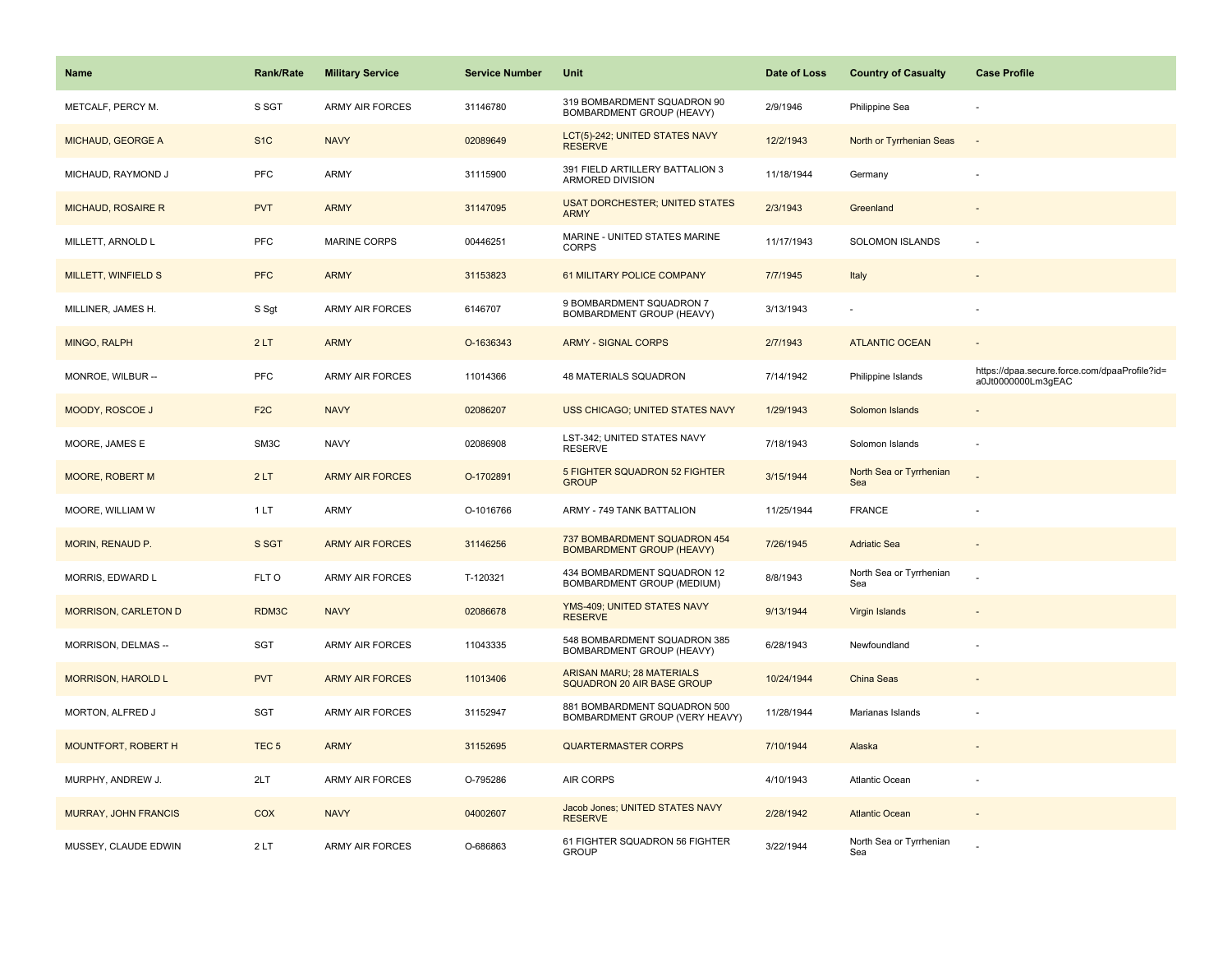| <b>Name</b>                 | <b>Rank/Rate</b>  | <b>Military Service</b>     | <b>Service Number</b> | Unit                                                                                                 | Date of Loss | <b>Country of Casualty</b>     | <b>Case Profile</b>                                                 |
|-----------------------------|-------------------|-----------------------------|-----------------------|------------------------------------------------------------------------------------------------------|--------------|--------------------------------|---------------------------------------------------------------------|
| NADEAU, DOCITE --           | S SGT             | <b>ARMY AIR FORCES</b>      | 31147602              | 511 BOMBARDMENT SQUADRON 351<br><b>BOMBARDMENT GROUP (HEAVY)</b>                                     | 12/22/1943   | North Sea or Tyrrhenian<br>Sea |                                                                     |
| NASON, LENFEST B            | 2LT               | ARMY AIR FORCES             | O-831978              | 763 BOMBARDMENT SQUADRON 460<br>BOMBARDMENT GROUP (HEAVY)                                            | 10/20/1944   | Adriatic Sea                   |                                                                     |
| NASON, LEWIS V.             | S SGT             | <b>ARMY AIR FORCES</b>      | 31151994              | 63 BOMBARDMENT SQUADRON 43<br><b>BOMBARDMENT GROUP (HEAVY)</b>                                       | 12/16/1943   | New Britain Island             |                                                                     |
| NEAL, KERMIT M              | HA <sub>2</sub> C | <b>NAVY</b>                 | 08233390              | LST-531; UNITED STATES NAVY<br><b>RESERVE</b>                                                        | 4/28/1944    | English Channel                |                                                                     |
| NEDIK, TONY ALPHONSE        | S SGT             | <b>MARINE CORPS</b>         | 00707688              | MARINE - UNITED STATES MARINE<br><b>CORPS</b>                                                        | 11/30/1944   | Bonin & Volcano Islands        |                                                                     |
| NELSON, RUSSELL E           | S SGT             | <b>ARMY AIR FORCES</b>      | 31220460              | 339 BOMBARDMENT SQUADRON 96<br>BOMBARDMENT GROUP (HEAVY)                                             | 2/10/1944    | Germany                        |                                                                     |
| NIGHTINGALE, WENDAL MAURICE | <b>PFC</b>        | <b>MARINE CORPS RESERVE</b> | 00484014              | Company G, 2nd Battalion, 23rd Marines,<br>4th Marine Division, UNITED STATES<br><b>MARINE CORPS</b> | 6/18/1944    | <b>SAIPAN</b>                  |                                                                     |
| NOBLE, KENNETH E            | S <sub>1</sub> C  | <b>NAVY</b>                 | 02088100              | SS JOHN A. POOR; UNITED STATES<br>NAVY RESERVE                                                       | 3/19/1944    | India                          |                                                                     |
| NORTON, CHARLES E.          | <b>CAPT</b>       | <b>ARMY AIR FORCES</b>      | O-416333              | 42 BOMBARDMENT SQUADRON 11<br><b>BOMBARDMENT GROUP (HEAVY)</b>                                       | 9/24/1942    | Solomon Islands                |                                                                     |
| ODONNELL, CLAUDE J          | EM <sub>2c</sub>  | <b>NAVY</b>                 | 06420570              | UNITED STATES NAVY RESERVE                                                                           | 9/11/1943    | North or Tyrrhenian Seas       |                                                                     |
| ODONNELL, ROBERT J          | T/4               | <b>ARMY</b>                 | 06142416              | 5307 COMPOSITE UNIT                                                                                  | 7/3/1944     | <b>BURMA</b>                   | https://dpaa.secure.force.com/dpaaProfile?id=<br>a0Jt000001nzYkwEAE |
| OHOWELL, HARRY JOSEPH       | <b>CMOMMP</b>     | <b>NAVY</b>                 | 3411381               | HERRING; UNITED STATES NAVY                                                                          | 7/5/1944     | Kurile Islands                 |                                                                     |
| <b>OLSON, VAUGHN R</b>      | S SGT             | <b>ARMY AIR FORCES</b>      | 31219924              | 871 BOMBARDMENT SQUADRON 497<br><b>BOMBARDMENT GROUP (VERY HEAVY)</b>                                | 1/3/1945     | Japan/Okinawa                  |                                                                     |
| ONEIL, CHARLES B            | S Sgt             | ARMY AIR FORCES             | 11029680              | 83 BOMBARDMENT SQUADRON 12<br>BOMBARDMENT GROUP (MEDIUM)                                             | 7/10/1943    | Tunisia                        |                                                                     |
| ORR, WILLARD C.             | <b>PFC</b>        | <b>ARMY AIR FORCES</b>      | 06149312              | <b>HEADQUARTERS SQUADRON 17 AIR</b><br><b>BASE GROUP</b>                                             | 12/7/1941    | Hawaiian Islands               |                                                                     |
| OSGOOD, RALPH E             | S <sub>2</sub> C  | <b>NAVY</b>                 | 08230289              | UNITED STATES NAVY RESERVE                                                                           | 6/12/1944    | English Channel                |                                                                     |
| OTIS, FRED L                | <b>PFC</b>        | <b>ARMY</b>                 | 31463913              | SS Leopoldville; 264 INFANTRY 66<br><b>DIVISION</b>                                                  | 12/24/1944   | <b>English Channel</b>         |                                                                     |
| OTIS, THOMAS W              | TEC <sub>5</sub>  | ARMY                        | 31317826              | 150 ENGINEERS COMBAT BATTALION                                                                       | 3/29/1945    | Germany                        |                                                                     |
| OTTO, ALBERT J              | TM3C              | <b>NAVY</b>                 | 02088058              | DORADO; UNITED STATES NAVY                                                                           | 10/13/1943   | Panama                         |                                                                     |
| OUELLETTE, FERNAND L        | <b>PFC</b>        | <b>MARINE CORPS</b>         | 00484034              | MARINE - UNITED STATES MARINE<br><b>CORPS</b>                                                        | 11/20/1943   | <b>GILBERT ISLANDS</b>         | https://dpaa.secure.force.com/dpaaProfile?id=<br>a0Jt0000000Lm24EAC |
| OWEN, LENWOOD L             | MM <sub>3</sub> C | <b>NAVY</b>                 | 02086195              | NAVY - UNITED STATES NAVY                                                                            | 7/11/1944    | <b>MEDITERRANEAN SEA</b>       |                                                                     |
| OWEN, ROBERT W              | 2LT               | <b>ARMY AIR FORCES</b>      | O-740666              | 765 BOMBARDMENT SQUADRON 461<br>BOMBARDMENT GROUP (HEAVY)                                            | 5/22/1944    | North Sea or Tyrrhenian<br>Sea |                                                                     |
| PACKARD, HARRY B            | <b>MAJ</b>        | <b>ARMY</b>                 | O-018091              | 24 FIELD ARTILLERY REGIMENT<br>(PHILIPPINE SCOUT)                                                    | 1/27/1945    | China Seas                     | https://dpaa.secure.force.com/dpaaProfile?id=<br>a0Jt000001CWRSsEAP |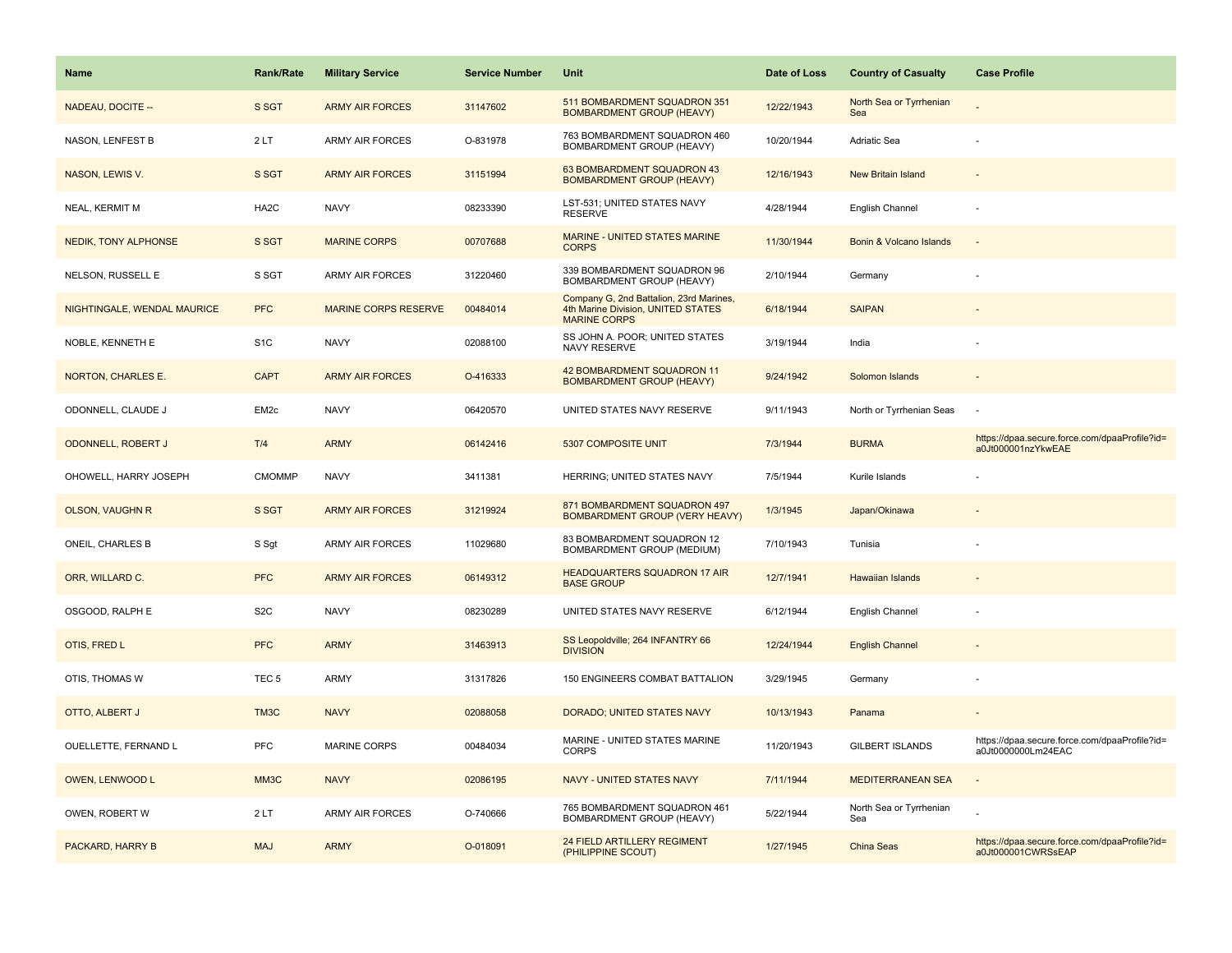| <b>Name</b>           | <b>Rank/Rate</b>  | <b>Military Service</b> | <b>Service Number</b> | Unit                                                             | Date of Loss | <b>Country of Casualty</b>     | <b>Case Profile</b>                                                 |
|-----------------------|-------------------|-------------------------|-----------------------|------------------------------------------------------------------|--------------|--------------------------------|---------------------------------------------------------------------|
| PAINE, WINSTON WARREN | EM3C              | <b>NAVY</b>             | 02019851              | USS JUNEAU; UNITED STATES NAVY                                   | 11/13/1942   | Solomon Islands                |                                                                     |
| PALANZA, ANTONIO D    | F <sub>2</sub> C  | <b>NAVY</b>             | 02093606              | MULLANY; UNITED STATES NAVY                                      | 4/6/1945     | <b>Philippine Sea</b>          |                                                                     |
| PARADIS, EDMUND --    | S SGT             | ARMY AIR FORCES         | 11029743              | 394 BOMBARDMENT SQUADRON 5<br>BOMBARDMENT GROUP (HEAVY)          | 9/28/1943    | Solomon Islands                | https://dpaa.secure.force.com/dpaaProfile?id=<br>a0Jt000001nzPrjEAE |
| PARADIS, LUCIEN R     | <b>SGT</b>        | <b>ARMY AIR FORCES</b>  | 11122870              | 525 BOMBARDMENT SQUADRON 379<br><b>BOMBARDMENT GROUP (HEAVY)</b> | 8/24/1944    | Holland                        |                                                                     |
| PELLETIER, DONALD --  | T SGT             | ARMY AIR FORCES         | 31037733              | 861 BOMBARDMENT SQUADRON 493<br>BOMBARDMENT GROUP (HEAVY)        | 12/30/1944   | North Sea or Tyrrhenian<br>Sea |                                                                     |
| PENDLETON, JOHN S     | F <sub>1</sub> C  | <b>NAVY</b>             | 09269242              | Drexler; UNITED STATES NAVY RESERVE                              | 5/28/1945    | Japan                          |                                                                     |
| PHAIR, JOHN E         | S <sub>1</sub> C  | <b>NAVY</b>             | 02019539              | USS WASP (CV-7); UNITED STATES<br><b>NAVY</b>                    | 8/15/1942    | Solomon Islands                |                                                                     |
| PHILBRICK, EARL R     | <b>PVT</b>        | <b>ARMY</b>             | 31466750              | 407 INFANTRY 102 DIVISION                                        | 12/12/1944   | Germany                        |                                                                     |
| PHILLIPS, ROBERT T    | MAJ               | ARMY                    | O-302031              | ARMY - MEDICAL CORPS                                             | 9/1/1942     | PHILIPPINE ISLANDS             | https://dpaa.secure.force.com/dpaaProfile?id=<br>a0Jt0000000ccE9EAI |
| PIERCE, LAWRENCE C    | <b>SGT</b>        | <b>ARMY AIR FORCES</b>  | 31322077              | <b>AIR CORPS</b>                                                 | 5/1/1944     | Newfoundland                   |                                                                     |
| PITARYS, SOTERIOS J   | COX               | <b>NAVY</b>             | 06064021              | CORVINA; UNITED STATES NAVY<br><b>RESERVE</b>                    | 11/16/1943   | Marshall Islands               |                                                                     |
| PITMAN, READ --       | TM <sub>2</sub> C | <b>NAVY</b>             | 02016841              | <b>CISCO; UNITED STATES NAVY</b>                                 | 9/28/1943    | China Seas                     |                                                                     |
| PITTS, JOSEPH HARVEY  | SGT               | ARMY AIR FORCES         | 31321688              | 396 BOMBARDMENT SQUADRON 41<br>BOMBARDMENT GROUP (MEDIUM)        | 1/5/1945     | Hawaiian Islands               |                                                                     |
| PLANTE, IRENEE R      | S SGT             | <b>ARMY AIR FORCES</b>  | 31151432              | 92 BOMBARDMENT GROUP (HEAVY), 326<br><b>BOMBARDMENT SQUADRON</b> | 11/26/1943   | North Sea or Tyrrhenian<br>Sea |                                                                     |
| PORTER, CARLTON E.    | S SGT             | <b>ARMY AIR FORCES</b>  | 11029603              | 367 BOMBARDMENT SQUADRON 306<br>BOMBARDMENT GROUP (HEAVY)        | 1/7/1943     | English Channel                |                                                                     |
| POTTER, REGINALD L    | F <sub>1</sub> C  | <b>NAVY</b>             | 06429098              | Plymouth; UNITED STATES NAVY<br><b>RESERVE</b>                   | 8/5/1943     | <b>Atlantic Ocean</b>          | https://dpaa.secure.force.com/dpaaProfile?id=<br>a0Jt0000000XeVPEA0 |
| POTTS, WILLIAM R      | <b>PVT</b>        | <b>MARINE CORPS</b>     | 00311934              | MARINE - UNITED STATES MARINE<br><b>CORPS</b>                    | 2/7/1943     | North Atlantic Ocean           |                                                                     |
| POULIN, WILFRED W     | Pvt               | <b>ARMY</b>             | 11016679              | 5307 COMPOSITE UNIT                                              | 7/2/1944     | <b>BURMA</b>                   |                                                                     |
| POWER, JAMES L        | <b>PVT</b>        | <b>ARMY</b>             | 06142294              | 102 ORDNANCE MAINTENANCE<br><b>COMPANY</b>                       | 11/11/1944   | Hawaiian Islands               |                                                                     |
| PRESCOTT, MASON --    | 1LT               | <b>ARMY AIR FORCES</b>  | O-667428              | 372 BOMBARDMENT SQUADRON 307<br><b>BOMBARDMENT GROUP (HEAVY)</b> | 11/14/1943   | Solomon Islands                | https://dpaa.secure.force.com/dpaaProfile?id=<br>a0Jt000001nzZKCEA2 |
| PRESNELL, JOHN F      | MAJ               | ARMY                    | O-022890              | ARMY - 14 ENGINEERS REGIMENT (PS)                                | 1/19/1945    | <b>CHINA SEAS</b>              | https://dpaa.secure.force.com/dpaaProfile?id=<br>a0Jt000001CbrzIEAR |
| PURDY, WILDER G       | 1LT               | <b>ARMY AIR FORCES</b>  | O-793169              | 72 BOMBARDMENT SQUADRON 5<br><b>BOMBARDMENT GROUP (HEAVY)</b>    | 10/10/1943   | Solomon Islands                |                                                                     |
| RAND, MALCOM --       | CAPT              | <b>ARMY AIR FORCES</b>  | O-736357              | 342 FIGHTER SQUADRON 348 FIGHTER<br><b>GROUP</b>                 | 10/24/1944   | New Guinea                     |                                                                     |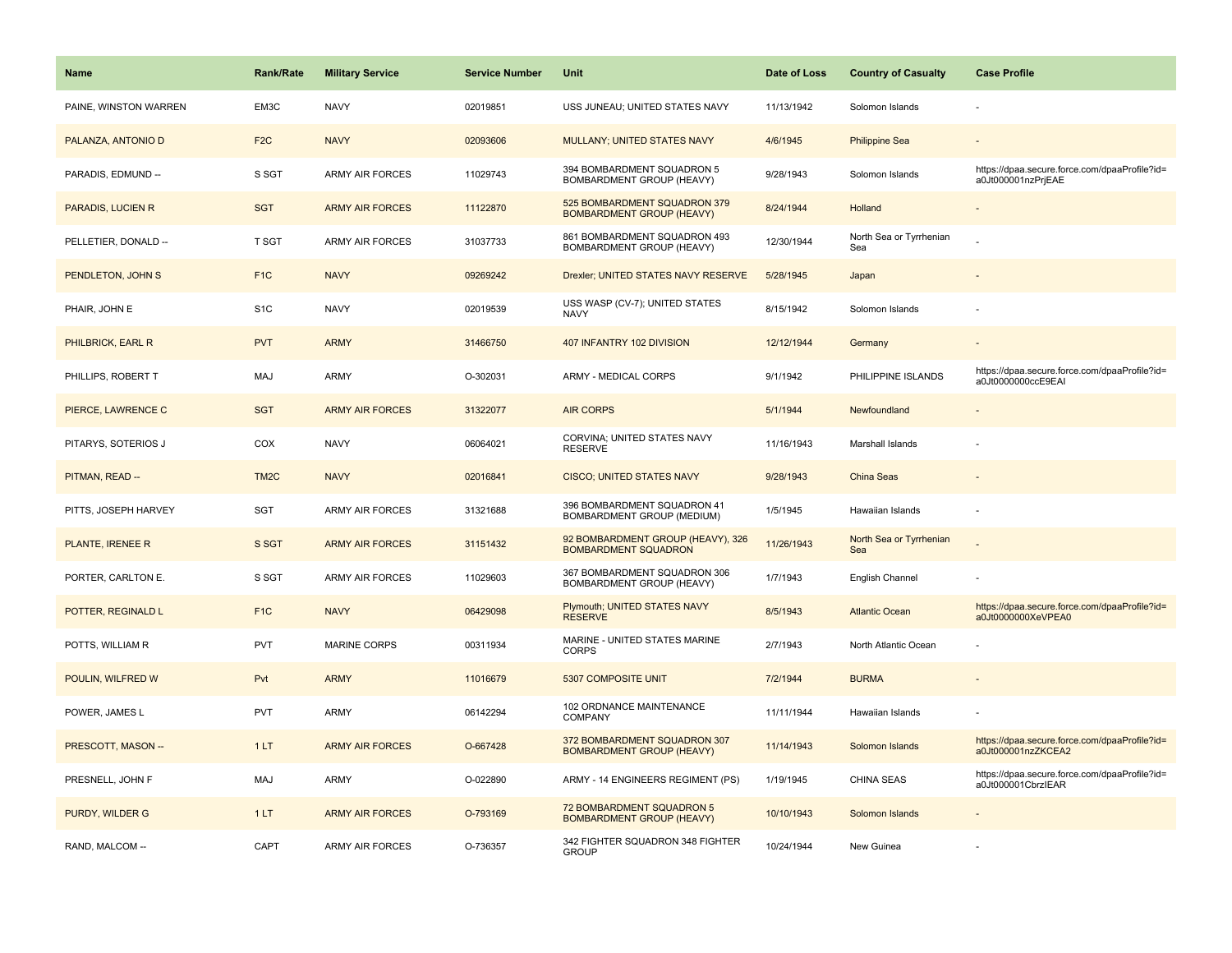| <b>Name</b>              | <b>Rank/Rate</b>  | <b>Military Service</b> | <b>Service Number</b> | Unit                                                             | Date of Loss | <b>Country of Casualty</b>              | <b>Case Profile</b>                                                 |
|--------------------------|-------------------|-------------------------|-----------------------|------------------------------------------------------------------|--------------|-----------------------------------------|---------------------------------------------------------------------|
| RANDALL, ANDREW J        | <b>ENS</b>        | <b>NAVY</b>             | O-078128              | <b>UNITED STATES NAVY</b>                                        | 3/1/1942     | <b>Indian Ocean</b>                     |                                                                     |
| RANKIN, GALEN BELMONT    | S <sub>2</sub> C  | <b>NAVY</b>             | 02020084              | Yorktown; UNITED STATES NAVY                                     | 6/4/1942     | Midway Island                           |                                                                     |
| RENY, JOHN F             | <b>T SGT</b>      | <b>ARMY AIR FORCES</b>  | 11029795              | 858 BOMBARDMENT SQUADRON 492<br><b>BOMBARDMENT GROUP (HEAVY)</b> | 2/1/1945     | <b>English Channel</b>                  |                                                                     |
| RIBBENTROP, WALTER A     | MOMM3C            | <b>NAVY</b>             | 02088348              | Fiske; UNITED STATES NAVY RESERVE                                | 8/2/1944     | North Atlantic Ocean                    |                                                                     |
| RICH, JOSEPH C           | 2LT               | <b>ARMY AIR FORCES</b>  | O-739054              | 373 BOMBARDMENT SQUADRON 308<br><b>BOMBARDMENT GROUP (HEAVY)</b> | 9/12/1944    | <b>Burma</b>                            | https://dpaa.secure.force.com/dpaaProfile?id=<br>a0Jt0000000XeqREAS |
| RICHARD, GERARD A        | <b>PVT</b>        | ARMY                    | 06142290              | ARISAN MARU; HEADQUARTERS<br>COMPANY PHILIPPINES DEPARTMENT      | 10/24/1944   | China Seas                              |                                                                     |
| RICHER, JOSEPH A.L.      | <b>CPL</b>        | <b>ARMY AIR FORCES</b>  | 11013301              | <b>HEADQUARTERS SQUADRON V</b><br><b>INTERCEPTOR COMMAND</b>     | 6/30/1942    | Philippine Islands                      |                                                                     |
| RICKER, GEORGE W         | LT /JG/           | <b>NAVY</b>             | O-122153              | UNITED STATES NAVY RESERVE                                       | 6/16/1943    | Solomon Islands                         |                                                                     |
| <b>RING, WENDALL A</b>   | <b>PVT</b>        | <b>ARMY</b>             | 31117249              | 1071 ORDNANCE COMPANY 324<br><b>SERVICES GROUP (AVIATION)</b>    | 6/26/1943    | Algeria                                 |                                                                     |
| RISING, ROLAND E         | 2LT               | <b>ARMY AIR FORCES</b>  | O-699246              | 372 BOMBARDMENT SQUADRON 307<br>BOMBARDMENT GROUP (HEAVY)        | 5/27/1944    | <b>Admiralty Islands</b>                |                                                                     |
| ROBBINS, LEONARD F       | <b>PFC</b>        | <b>ARMY</b>             | 6149169               | 31 INFANTRY REGIMENT, Company H                                  | 5/31/1942    | PHILIPPINE ISLANDS                      | https://dpaa.secure.force.com/dpaaProfile?id=<br>a0Jt000001nzPfQEAU |
| ROBERTSON, ALLAN R.      | S SGT             | ARMY                    | 11097729              | 328 INFANTRY 26 DIVISION                                         | 2/16/1945    | Germany                                 |                                                                     |
| <b>ROGERS, CHARLES H</b> | 1LT               | <b>ARMY AIR FORCES</b>  | O-827730              | 54 TROOP CARRIER SQUADRON                                        | 9/9/1944     | Alaska                                  |                                                                     |
| ROUSSEAU, SCOTT D        | S SGT             | ARMY AIR FORCES         | 31319118              | 775 BOMBARDMENT SQUADRON 463<br>BOMBARDMENT GROUP (HEAVY)        | 6/10/1944    | Adriatic Sea                            |                                                                     |
| ROUSSEL, MARTIAL J       | TEC <sub>5</sub>  | <b>ARMY</b>             | 31319489              | <b>4 CAVALRY RECONNAISSANCE</b><br><b>SQUADRON</b>               | 10/5/1944    | Germany                                 |                                                                     |
| ROUSSIN, WILLIAM --      | <b>PFC</b>        | ARMY                    | 31115957              | 261 MEDICAL BATTALION                                            | 6/6/1944     | France                                  |                                                                     |
| <b>ROWE, KENNETH G</b>   | S <sub>1</sub> C  | <b>NAVY</b>             | 02016093              | Atik; UNITED STATES NAVY                                         | 3/27/1942    | North Atlantic Ocean                    |                                                                     |
| ROWELL, HOWARD F.        | 1LT               | ARMY AIR FORCES         | O-737259              | 109 SQUADRON 67 TACTICAL<br>RECONNAISSANCE GROUP                 | 6/9/1944     | France                                  |                                                                     |
| ROY, EDGAR R             | <b>PFC</b>        | <b>ARMY AIR FORCES</b>  | 11014381              | 48 MATERIALS SQUADRON 5 AIR BASE<br><b>GROUP</b>                 | 2/1/1946     | <b>Philippine Islands</b>               |                                                                     |
| ROY, PHILIP A            | SF <sub>2</sub> C | <b>NAVY</b>             | 02088279              | UNITED STATES NAVY RESERVE                                       | 6/9/1944     | France                                  |                                                                     |
| RUNNELLS, EDWARD --      | 2LT               | <b>ARMY AIR FORCES</b>  | O-526329              | 349 BOMBARDMENT SQUADRON 100<br><b>BOMBARDMENT GROUP (HEAVY)</b> | 9/3/1943     | <b>Adriatic Sea</b>                     |                                                                     |
| RUSSELL, FERNAND JOSEPH  | <b>PFC</b>        | <b>MARINE CORPS</b>     | 483960                | MARINE - UNITED STATES MARINE<br><b>CORPS</b>                    | 11/20/1943   | Gilbert Islands                         | https://dpaa.secure.force.com/dpaaProfile?id=<br>a0Jt0000000XljGEAS |
| <b>RUTTER, CHARLES E</b> | AOM3C             | <b>NAVY</b>             | 02087199              | UNITED STATES NAVY RESERVE                                       | 11/5/1944    | <b>Central/South Pacific</b><br>Theater |                                                                     |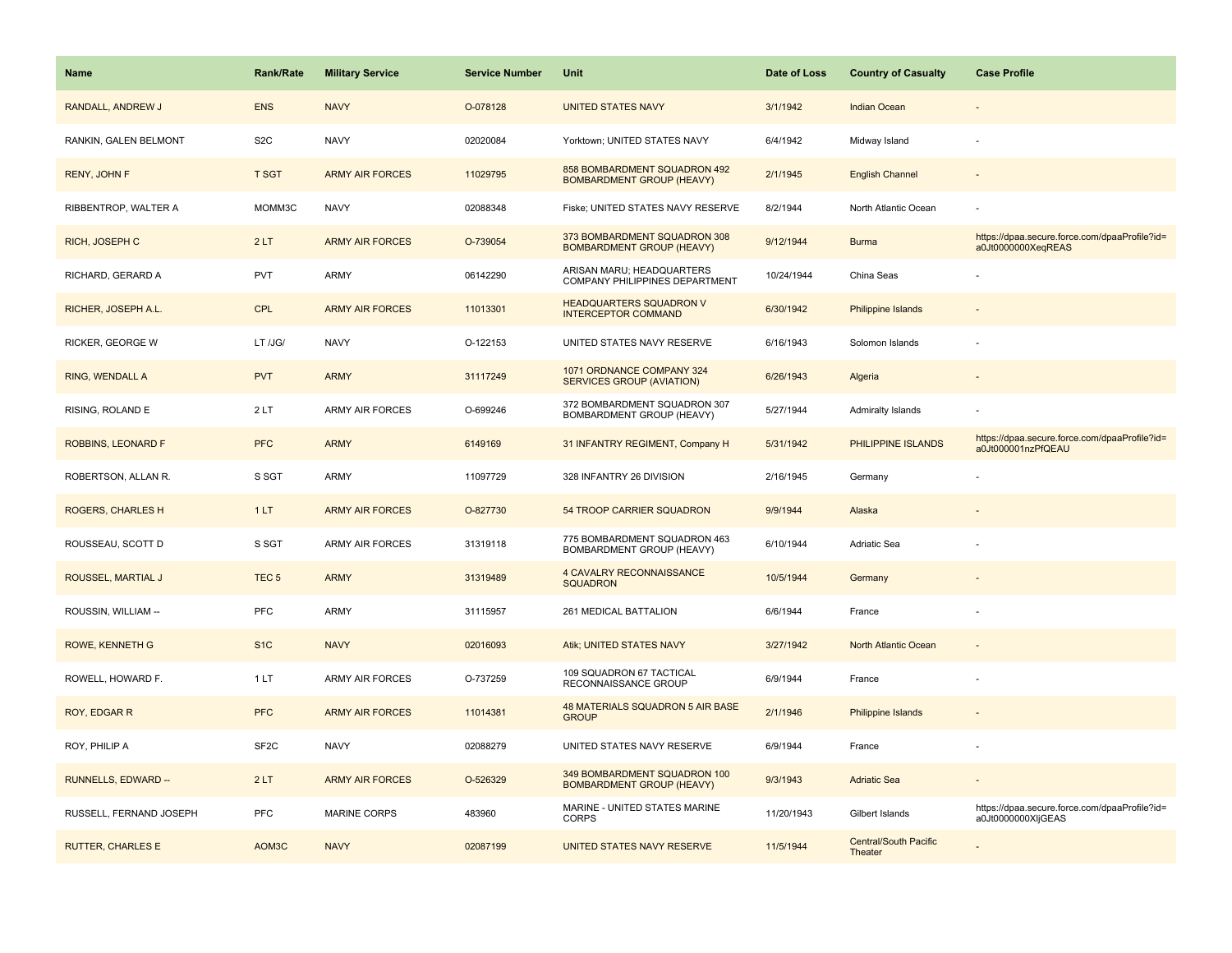| Name                      | Rank/Rate         | <b>Military Service</b> | <b>Service Number</b> | Unit                                                                | Date of Loss | <b>Country of Casualty</b>                     | <b>Case Profile</b>                                                 |
|---------------------------|-------------------|-------------------------|-----------------------|---------------------------------------------------------------------|--------------|------------------------------------------------|---------------------------------------------------------------------|
| SALAMONE, HENRY P         | S SGT             | <b>ARMY</b>             | 31152534              | HMT Rohna; 853 ENGINEERS BATTALION<br>(AVIATION)                    | 11/26/1943   | Mediterranean Sea                              |                                                                     |
| <b>SALEEBY, RICHARD H</b> | 1LT               | <b>ARMY AIR FORCES</b>  | O-718766              | 30 BOMBARDMENT SQUADRON 19<br><b>BOMBARDMENT GROUP (VERY HEAVY)</b> | 7/1/1945     | Japan/Okinawa                                  |                                                                     |
| SAWYER, DONALD CLAIR      | CPL               | MARINE CORPS RESERVE    | 446467                | MARINE - UNITED STATES MARINE<br>CORPS; 1ST MARINE DIVISION         | 5/4/1945     | <b>JAPAN</b>                                   |                                                                     |
| <b>SCAMMON, GEORGE E</b>  | 2d Lt             | <b>ARMY AIR FORCES</b>  | O-797407              | 370 BOMBARDMENT SQUADRON 307<br><b>BOMBARDMENT GROUP (HEAVY)</b>    | 6/30/1943    |                                                |                                                                     |
| SCHILDROTH, ROBERT C      | PFC               | <b>ARMY</b>             | 11029141              | ARISAN MARU; 31 INFANTRY REGIMENT                                   | 10/24/1944   | China Seas                                     |                                                                     |
| <b>SCOGGINS, JOHN W</b>   | <b>CMOMM</b>      | <b>NAVY</b>             | 03371198              | LST-376; UNITED STATES NAVY                                         | 6/9/1944     | France                                         |                                                                     |
| SCOTT, WILLIAM S          | S <sub>2</sub> C  | <b>NAVY</b>             | 02090811              | UNITED STATES NAVY RESERVE                                          | 10/14/1945   | Hawaiian Islands                               |                                                                     |
| <b>SEAVEY, MYRON B</b>    | 1LT               | <b>ARMY</b>             | O-1103402             | HMT Rohna; 853 ENGINEERS BATTALION<br>(AVIATION)                    | 11/26/1943   | Mediterranean Sea                              | $\sim$                                                              |
| SEAVEY, STANLEY M         | S <sub>1</sub> C  | <b>NAVY</b>             | 02093498              | Frederick C Davis; UNITED STATES NAVY<br><b>RESERVE</b>             | 4/24/1945    | North Atlantic Ocean                           | ÷.                                                                  |
| <b>SEDGELEY, NORMAN E</b> | MM3C              | <b>NAVY</b>             | 02086266              | Rowan; UNITED STATES NAVY                                           | 9/11/1943    | North or Tyrrhenian Seas                       | $\sim$                                                              |
| SHAW, JOHN EDWARD         | S <sub>2</sub> C  | <b>NAVY</b>             | 08233090              | UNITED STATES NAVY RESERVE                                          | 9/11/1943    | North or Tyrrhenian Seas                       | $\overline{\phantom{a}}$                                            |
| SHEA, BERT A              | <b>PFC</b>        | <b>MARINE CORPS</b>     | 00377529              | MARINE - UNITED STATES MARINE<br><b>CORPS</b>                       | 9/15/1942    | Virgin Islands                                 |                                                                     |
| SHERMAN, AVON D.          | SGT               | <b>ARMY</b>             | 19021113              | 228 SIGNAL OPERATIONS COMPANY                                       | 4/30/1942    | Philippine Islands                             | https://dpaa.secure.force.com/dpaaProfile?id=<br>a0Jt000001DacvMEAR |
| SIMONEAU, FORREST W       | LT.               | <b>NAVY</b>             | O-077177              | <b>SUBMARINE Argonaut; UNITED STATES</b><br><b>NAVY</b>             | 1/10/1943    | $\blacksquare$                                 |                                                                     |
| SIROIS, ROMEO A           | SGT               | <b>ARMY</b>             | 31099556              | 36 INFANTRY 3 ARMORED DIVISION                                      | 9/17/1945    | Germany                                        | https://dpaa.secure.force.com/dpaaProfile?id=<br>a0Jt000001kscM1EAI |
| <b>SLACK, MILTON H</b>    | S SGT             | <b>ARMY AIR FORCES</b>  | 11097773              | 341 BOMBARDMENT SQUADRON 97<br><b>BOMBARDMENT GROUP (HEAVY)</b>     | 3/22/1944    | <b>Adriatic Sea</b>                            |                                                                     |
| SMITH, JAMES ORELL        | <b>PVT</b>        | MARINE CORPS            | 00983709              | MARINE - UNITED STATES MARINE<br><b>CORPS RESERVE</b>               | 3/7/1945     | Bonin & Volcano Islands                        | $\overline{\phantom{a}}$                                            |
| SMITH, MELZER R           | BM <sub>2</sub> C | <b>NAVY</b>             | 08233657              | NAVY - UNITED STATES NAVY RESERVE                                   | 4/6/1945     | <b>CENTRAL/SOUTH</b><br><b>PACIFIC THEATER</b> |                                                                     |
| SOUCIE, TELESPHORE J      | <b>PVT</b>        | ARMY                    | 31283142              | HMT Rohna; 31 SIGNAL CONSTRUCTION<br><b>BATTALION</b>               | 11/26/1943   | Mediterranean Sea                              |                                                                     |
| SPOONER, DONN G           | <b>PFC</b>        | <b>ARMY</b>             | 11076417              | <b>TRANSPORT CORPS</b>                                              | 11/8/1946    | <b>Atlantic Ocean</b>                          |                                                                     |
| SPROUL, KENNETH A         | SM3C              | <b>NAVY</b>             | 02089822              | UNITED STATES NAVY RESERVE                                          | 3/6/1944     | Mediterranean Sea                              | $\overline{\phantom{a}}$                                            |
| <b>STAPLES, HORACE J</b>  | S SGT             | <b>ARMY AIR FORCES</b>  | 31100434              | 490 BOMBARDMENT SQUADRON 341<br><b>BOMBARDMENT GROUP (MEDIUM)</b>   | 5/13/1943    | <b>Burma</b>                                   |                                                                     |
| STEWART, LOREN P          | COL               | <b>ARMY</b>             | O-005881              | <b>ARMY - INFANTRY</b>                                              | 1/13/1942    | PHILIPPINE ISLANDS                             | https://dpaa.secure.force.com/dpaaProfile?id=<br>a0Jt0000000XfDQEA0 |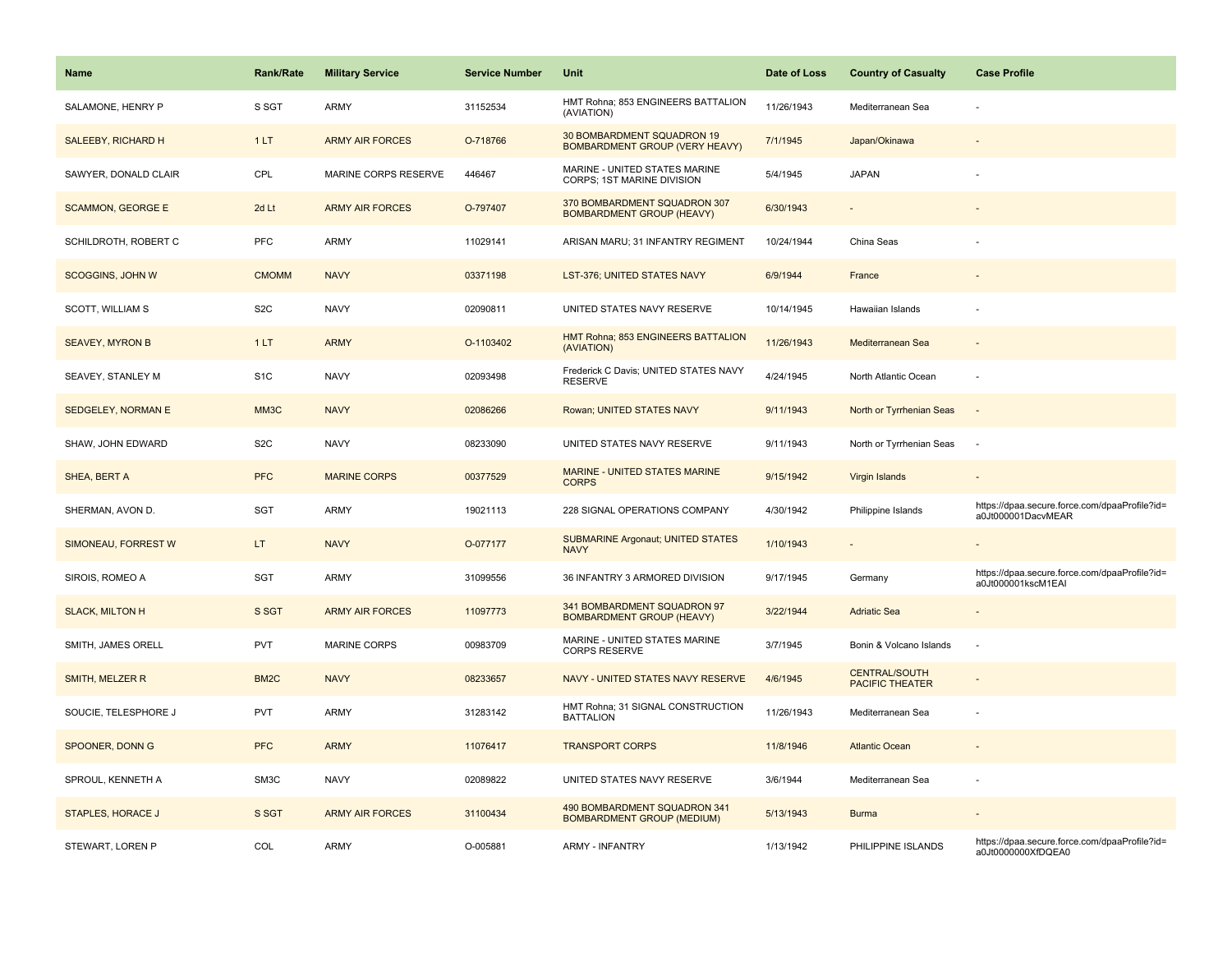| <b>Name</b>                 | Rank/Rate         | <b>Military Service</b> | <b>Service Number</b> | Unit                                                             | Date of Loss | <b>Country of Casualty</b> | <b>Case Profile</b>                                                 |
|-----------------------------|-------------------|-------------------------|-----------------------|------------------------------------------------------------------|--------------|----------------------------|---------------------------------------------------------------------|
| STGERMAIN, GLENN --         | 2d Lt             | <b>ARMY AIR FORCES</b>  | O-885304              | 4 FIGHTER SQUADRON 52 FIGHTER<br><b>GROUP</b>                    | 3/22/1944    | Tunisia                    |                                                                     |
| STONE, EDWARD F             | <b>PFC</b>        | ARMY                    | 31465789              | SS Leopoldville; 262 INFANTRY 66<br><b>DIVISION</b>              | 12/24/1944   | English Channel            |                                                                     |
| STOUT, WARREN C             | LT COL            | <b>ARMY</b>             | O-015260              | 5 FIELD ARTILLERY BATTALION 1<br><b>DIVISION</b>                 | 11/29/1942   | Tunisia                    |                                                                     |
| STOWELL, HAROLD DALE        | <b>PFC</b>        | <b>MARINE CORPS</b>     | 00932557              | MARINE - UNITED STATES MARINE<br><b>CORPS</b>                    | 1/3/1946     | Japan                      |                                                                     |
| STROUT, DURWOOD --          | <b>SGT</b>        | <b>ARMY</b>             | 06146852              | ARISAN MARU; 31 INFANTRY REGIMENT                                | 10/24/1944   | <b>China Seas</b>          |                                                                     |
| STURTEVANT, FRANKLIN D      | S SGT             | <b>ARMY AIR FORCES</b>  | 11029241              | 375 BOMBARDMENT SQUADRON 308<br>BOMBARDMENT GROUP (HEAVY)        | 8/6/1945     | Burma                      |                                                                     |
| SULLIVAN, DONALD L          | SM <sub>2</sub> C | <b>NAVY</b>             | 02016811              | USS QUINCY; UNITED STATES NAVY                                   | 8/9/1942     | Solomon Islands            |                                                                     |
| SULLIVAN, FRANCIS M         | FC3C              | <b>NAVY</b>             | 02087100              | SPENCE; UNITED STATES NAVY<br><b>RESERVE</b>                     | 12/18/1944   | Philippine Sea             |                                                                     |
| SUNDSTROM, VINCENT F        | 1LT               | <b>ARMY AIR FORCES</b>  | O-799888              | 563 BOMBARDMENT SQUADRON 388<br><b>BOMBARDMENT GROUP (HEAVY)</b> | 4/9/1944     | <b>Baltic Sea</b>          |                                                                     |
| TAYLOR, CLAYTON R           | CPL               | <b>ARMY AIR FORCES</b>  | 31450179              | 778 BOMBARDMENT SQUADRON 464<br>BOMBARDMENT GROUP (HEAVY)        | 12/29/1944   | Adriatic Sea               |                                                                     |
| <b>TAYLOR, RAYMOND C</b>    | S <sub>1</sub> C  | <b>NAVY</b>             | 02088535              | UNITED STATES NAVY RESERVE                                       | 12/18/1943   | <b>Atlantic Ocean</b>      |                                                                     |
| THERIAULT, PETER J          | <b>PVT</b>        | <b>ARMY</b>             | 31323836              | ARMY - 162 INFANTRY 41 DIVISION                                  | 5/29/1944    | <b>NEW GUINEA</b>          |                                                                     |
| THOMPSON, DONALD M          | <b>CPL</b>        | <b>ARMY</b>             | 31027193              | <b>CORPS OF MILITARY POLICE</b>                                  | 6/23/1943    | Solomon Islands            |                                                                     |
| THURLOW, IVAN W             | <b>PFC</b>        | <b>ARMY AIR FORCES</b>  | 11013639              | HEADQUARTERS SQUADRON 27<br><b>BOMBARDMENT GROUP (LIGHT)</b>     | 8/17/1942    | Philippine Islands         | https://dpaa.secure.force.com/dpaaProfile?id=<br>a0Jt0000000Xe8LEAS |
| THURLOW, MAYNARD A          | S <sub>1</sub> C  | <b>NAVY</b>             | 09268491              | LUCE; UNITED STATES NAVY RESERVE                                 | 5/4/1945     | China Seas                 | $\overline{\phantom{a}}$                                            |
| TIBBETTS, HERMANN K         | <b>PVT</b>        | <b>ARMY AIR FORCES</b>  | 11029005              | 18 SQUADRON 17 AIR BASE GROUP                                    | 12/7/1941    | Hawaiian Islands           | $\overline{\phantom{a}}$                                            |
| <b>TIBBETTS, ROBERT S</b>   | S SGT             | <b>ARMY AIR FORCES</b>  | 06154006              | 27 BOMBARDMENT SQUADRON 30<br><b>BOMBARDMENT GROUP (HEAVY)</b>   | 10/1/1944    | Japan/Okinawa              |                                                                     |
| TOBEY, HOWARD S             | MM3C              | <b>NAVY</b>             | 02088718              | USS Abner Read; UNITED STATES NAVY<br><b>RESERVE</b>             | 8/18/1943    | Aleutian Islands           |                                                                     |
| <b>TORREY, GUY ELLICOTT</b> | S <sub>1</sub> C  | <b>NAVY</b>             | 04008732              | USS VINCENNES; UNITED STATES NAVY<br><b>RESERVE</b>              | 8/9/1942     | Solomon Islands            |                                                                     |
| TOWER, ELMER M              | LT.               | <b>NAVY</b>             | O-114519              | UNITED STATES NAVY RESERVE                                       | 6/28/1944    | Hawaiian Islands           |                                                                     |
| <b>TRAINOR, CHARLES C</b>   | RM <sub>3</sub> C | <b>NAVY</b>             | 02017234              | USS QUINCY; UNITED STATES NAVY                                   | 8/9/1942     | Solomon Islands            |                                                                     |
| TRASK, WILLIAM E            | S SGT             | <b>ARMY AIR FORCES</b>  | 31152192              | 508 BOMBARDMENT SQUADRON 351<br>BOMBARDMENT GROUP (HEAVY)        | 10/9/1943    | <b>Baltic Sea</b>          |                                                                     |
| TREMBLAY, NORMAN R F        | WT <sub>2</sub> C | <b>NAVY</b>             | 06062045              | COOPER; UNITED STATES NAVY<br><b>RESERVE</b>                     | 12/3/1944    | <b>Philippine Islands</b>  |                                                                     |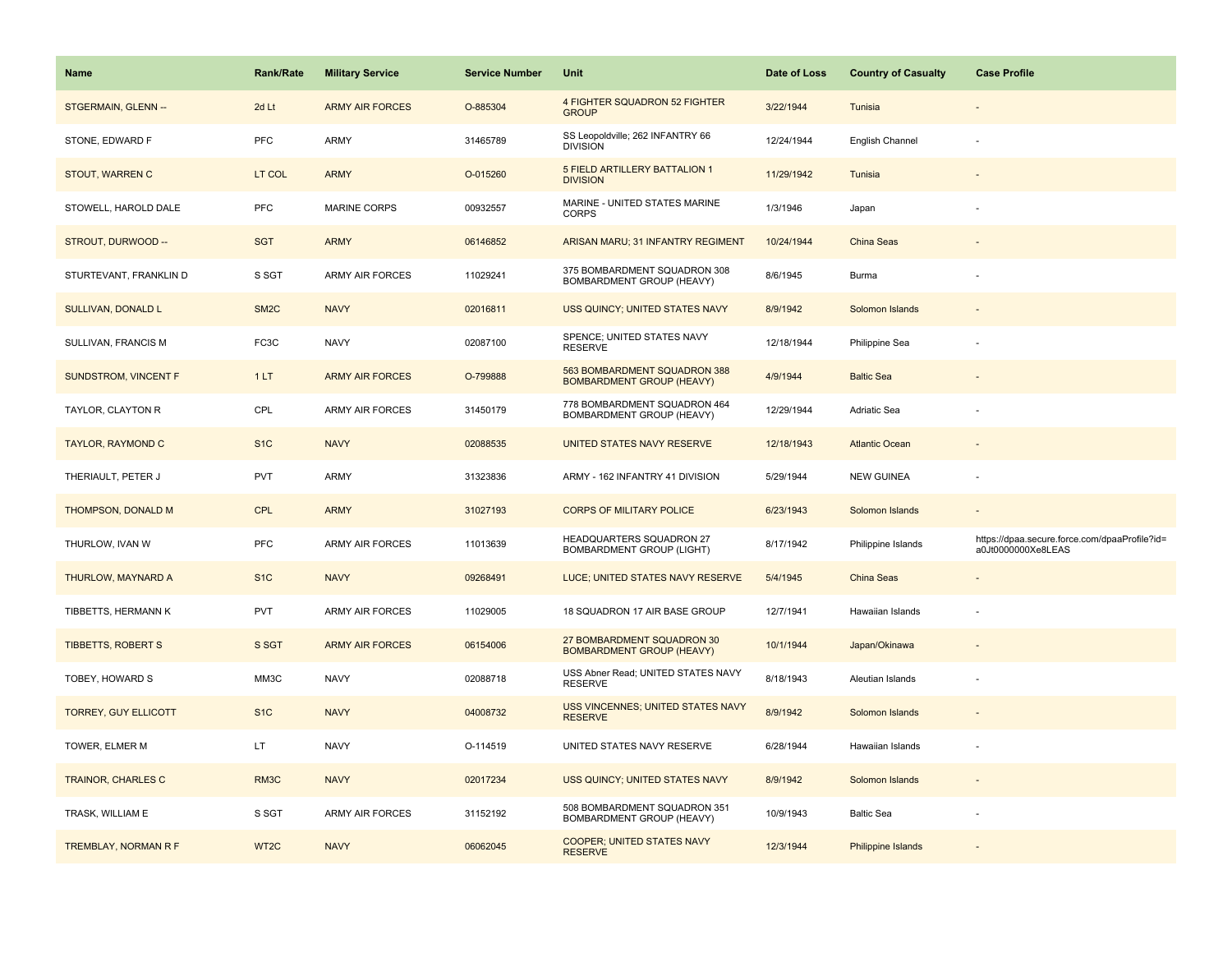| <b>Name</b>                    | Rank/Rate        | <b>Military Service</b> | <b>Service Number</b> | Unit                                                             | Date of Loss | <b>Country of Casualty</b>               | <b>Case Profile</b>                                                 |
|--------------------------------|------------------|-------------------------|-----------------------|------------------------------------------------------------------|--------------|------------------------------------------|---------------------------------------------------------------------|
| TROTTER, DAVID H               | <b>PVT</b>       | ARMY                    | 31218300              | 112 INFANTRY 28 DIVISION                                         | 11/4/1944    | Germany                                  |                                                                     |
| <b>TUMOSA, STANLEY W</b>       | <b>CAPT</b>      | <b>NAVY</b>             | 02016792              | NAVY - UNITED STATES NAVY                                        | 3/19/1945    | <b>JAPAN</b>                             |                                                                     |
| TURNER, ROBERT W.              | 2LT              | <b>ARMY AIR FORCES</b>  | O-718806              | 586 BOMBARDMENT SQUADRON 394<br>BOMBARDMENT GROUP (MEDIUM)       | 3/22/1945    | Germany                                  |                                                                     |
| <b>TYLER, CLARENCE E</b>       | F <sub>1</sub> C | <b>NAVY</b>             | 08231573              | NAVY - UNITED STATES NAVY RESERVE                                | 3/19/1945    | <b>JAPAN</b>                             |                                                                     |
| TYLER, OSCAR L                 | <b>PVT</b>       | <b>ARMY AIR FORCES</b>  | 11029400              | 91 BOMBARDMENT SQUADRON 27<br><b>BOMBARDMENT GROUP (LIGHT)</b>   | 3/23/1944    | Japan/Okinawa                            |                                                                     |
| <b>UCCELLO, SALVATORE M</b>    | <b>PFC</b>       | <b>ARMY</b>             | 31320216              | <b>83 CHEMICAL BATTALION</b>                                     | 1/26/1944    | Italy                                    |                                                                     |
| URBANOVICH, ALPHONSE B         | <b>PFC</b>       | ARMY                    | 31065989              | 704 TANK DESTROYER BATTALION                                     | 8/3/1944     | France                                   |                                                                     |
| <b>VALLIERE, HERVE J</b>       | <b>PFC</b>       | <b>ARMY</b>             | 31024244              | 103 INFANTRY 43 DIVISION                                         | 7/23/1943    | Solomon Islands                          |                                                                     |
| VEILLEUX, ROGER W D            | S <sub>2</sub> C | <b>NAVY</b>             | 02088793              | Bristol; UNITED STATES NAVY RESERVE                              | 10/13/1943   | Mediterranean Sea                        |                                                                     |
| <b>VERVILLE, JOSEPH A R</b>    | <b>CPL</b>       | <b>ARMY AIR FORCES</b>  | 11013322              | 19 SQUADRON 20 AIR BASE GROUP                                    | 6/25/1942    | Philippine Islands                       | https://dpaa.secure.force.com/dpaaProfile?id=<br>a0Jt000000MvCPnEAN |
| WALKER, HAROLD R               | COX              | <b>NAVY</b>             | 04004795              | UNITED STATES NAVY                                               | 2/23/1942    | Atlantic Ocean: North<br>American Waters |                                                                     |
| <b>WASHBURN, FRANK JOHNSON</b> | 1st Lt           | <b>ARMY AIR FORCES</b>  | O-731433              | 98 BOMBARDMENT SQUADRON 11<br><b>BOMBARDMENT GROUP (HEAVY)</b>   | 1/20/1944    | <b>Marshall Islands</b>                  |                                                                     |
| <b>WATSON, FESTUS G</b>        | Capt             | <b>ARMY</b>             | O-361505              | ARISAN MARU; HEADQUARTERS<br>VISAYAN-MINDANAO FORCE              | 10/24/1944   | China Seas                               |                                                                     |
| <b>WATSON, ROBERT B</b>        | S <sub>1</sub> C | <b>NAVY</b>             | 02091328              | NAVY - UNITED STATES NAVY RESERVE                                | 7/7/1945     | <b>JAPAN</b>                             |                                                                     |
| WELCH, BRADFORD DEARBON        | SM <sub>2</sub>  | <b>NAVY</b>             | 2015705               | PILLSBURY; UNITED STATES NAVY                                    | 12/11/1942   | Philippine Islands                       | ÷,                                                                  |
| <b>WENTZELL, CLARENCE L</b>    | <b>T SGT</b>     | <b>ARMY AIR FORCES</b>  | 31117776              | 92 BOMBARDMENT GROUP (HEAVY), 326<br>BOMBARDMENT SQUADRON        | 11/26/1943   | North Sea or Tyrrhenian<br>Sea           | ÷.                                                                  |
| WHEELER, NORMAN S              | SGT              | <b>ARMY AIR FORCES</b>  | 11029391              | HEADQUARTERS SQUADRON 3<br><b>BOMBARDMENT GROUP (LIGHT)</b>      | 1/7/1943     | Australia                                |                                                                     |
| <b>WHITCOMB, HENRY O</b>       | EM <sub>1C</sub> | <b>NAVY</b>             | 03758199              | <b>GRAYLING; UNITED STATES NAVY</b>                              | 9/24/1943    | Philippine Islands                       |                                                                     |
| WHITE, EDWARD C                | T SGT            | ARMY AIR FORCES         | 11098188              | 323 BOMBARDMENT SQUADRON 91<br>BOMBARDMENT GROUP (HEAVY)         | 3/3/1944     | North Sea or Tyrrhenian<br>Sea           |                                                                     |
| <b>WHITNEY, THOMAS EDWIN</b>   | <b>PFC</b>       | <b>MARINE CORPS</b>     | 00333165              | <b>MARINE - UNITED STATES MARINE</b><br><b>CORPS</b>             | 7/20/1943    | Solomon Islands                          |                                                                     |
| WHITTEN, EVERETT F             | S SGT            | <b>ARMY AIR FORCES</b>  | 11122053              | 493 BOMBARDMENT SQUADRON 7<br>BOMBARDMENT GROUP (HEAVY)          | 10/22/1944   | Burma                                    |                                                                     |
| WILLETT, GERALD D.             | S SGT            | <b>ARMY AIR FORCES</b>  | 31150329              | 822 BOMBARDMENT SQUADRON 38<br><b>BOMBARDMENT GROUP (MEDIUM)</b> | 11/10/1943   | <b>New Guinea</b>                        | https://dpaa.secure.force.com/dpaaProfile?id=<br>a0Jt000001hflvmEAA |
| WILNER, CHARLES P              | ARM3C            | <b>NAVY</b>             | 02090848              | UNITED STATES NAVY RESERVE                                       | 7/22/1945    | Hawaiian Islands                         |                                                                     |